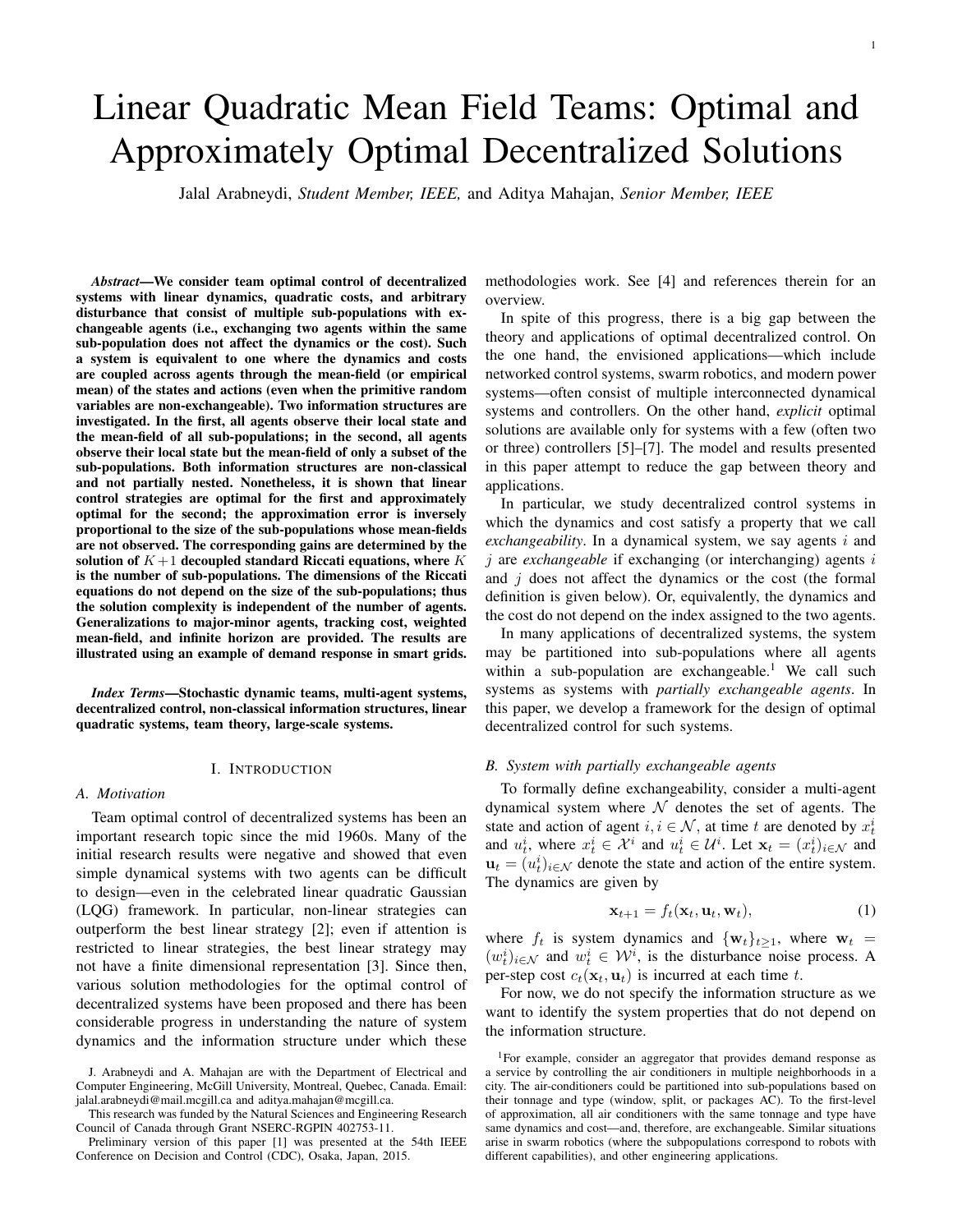For any state x and agents  $i, j \in \mathcal{N}$ , let  $\sigma_{i,j}$ x denote the state when agents i and j are exchanged. For example, if  $x =$  $(x^1, x^2, x^3, x^4, x^5)$ , then  $\sigma_{2,4}$ **x** =  $(x^1, x^4, x^3, x^2, x^5)$ . Similar interpretation holds for  $\sigma_{i,j}$ **u** and  $\sigma_{i,j}$ **w**.

**Definition 1 (Exchangeable agents)** A pair  $(i, j)$  of agents is exchangeable if the following conditions hold:

- 1)  $\mathcal{X}^i = \mathcal{X}^j$ ,  $\mathcal{U}^i = \mathcal{U}^j$ , and  $\mathcal{W}^i = \mathcal{W}^j$ , i.e., the states, actions, and disturbances of agents  $i$  and  $j$  have the same dimensions.
- 2) For any t, and any  $x_t$ ,  $u_t$ , and  $w_t$ ,

$$
f_t(\sigma_{i,j}\mathbf{x}_t,\sigma_{i,j}\mathbf{u}_t,\sigma_{i,j}\mathbf{w}_t)=\sigma_{i,j}(f_t(\mathbf{x}_t,\mathbf{u}_t,\mathbf{w}_t)),
$$

i.e., exchanging agents i and j does not affect the system dynamics.

3) For any t, and any  $x_t$  and  $u_t$ ,

$$
c_t(\sigma_{i,j}\mathbf{x}_t,\sigma_{i,j}\mathbf{u}_t)=c_t(\mathbf{x}_t,\mathbf{u}_t),
$$

i.e., exchanging agents  $i$  and  $j$  does not affect the cost.

**Definition 2 (Exchangeable set of agents)** A set  $S$  of agents,  $S \subseteq \mathcal{N}$ , is exchangeable if every pair of agents in S is exchangeable.

Definition 3 (System with partially exchangeable agents) The multi-agent system described above is called a *system with partially exchangeable agents* if the set N of agents can be partitioned into K disjoint subsets  $\mathcal{N}^k$ ,  $k \in \mathcal{K} \coloneqq \{1, \ldots, K\}$ , such that for each  $k \in \mathcal{K}$ , the set  $\mathcal{N}^k$ of agents is exchangeable.

In this paper, we investigate optimal decentralized control of linear quadratic system (i.e., a system where dynamics are linear and the per-step cost is quadratic) with partially exchangeable agents. In a subsequent paper, we will investigate systems with controlled Markovian dynamics.

#### *C. Notation*

For a set N,  $|N|$  denotes its size. For a matrix A,  $A^{\mathsf{T}}$ denotes its transpose,  $Tr(A)$  denotes its trace; if A is square,  $A \geq 0$  (respectively  $A > 0$ ) denotes that A is positive semidefinite (respectively positive definite). For matrices A and B of appropriate size,  $A \leq B$  means  $B - A \geq 0$ ,  $diag(A, B)$ denotes a block diagonal matrix with diagonal terms  $A$  and  $B$ ,  $\sqrt{A}$  denotes a matrix C such that<sup>2</sup> C<sup>T</sup>C = A, A ∘ B denotes Hadamard product, and  $A \otimes B$  denotes Kronecker product. For matrices  $A, B$ , and  $C$  with the same number of columns, rows $(A, B, C)$  denotes the matrix  $[A^{\mathsf{T}}, B^{\mathsf{T}}, C^{\mathsf{T}}]^{\mathsf{T}}$ . For vectors x, y, and z,  $\text{vec}(x, y, z)$  denotes the vector  $[x^{\mathsf{T}}, y^{\mathsf{T}}, z^{\mathsf{T}}]^{\mathsf{T}}$ .

Superscripts index agents (indexed by  $i$ ) or sub-populations (indexed by k). Given a set N of agents and states  $x^i, i \in$  $\mathcal{N}$ , bold x denotes  $\text{vec}(x^1, \dots, x^{|\mathcal{N}|})$ ; when all states are of the same dimension,  $\langle (x^i)_{i \in \mathcal{N}} \rangle$  denotes the mean-field  $\frac{1}{|N|} \sum_{i=1}^{|N|} x^i$  of  $(x^i)_{i \in \mathcal{N}}$ . For vectors and matrices, we use the short hand notation  $x_{1:t}$  or  $A_{1:t}$  to denote  $(x_1, \ldots, x_t)$ and  $(A_1, \ldots, A_t)$ , respectively.

<sup>2</sup>Note that sometimes  $\sqrt{A}$  is defined as a matrix C such that  $CC = A$ . We are not using that definition here.

 $\mathbb{R}, \mathbb{R}_{\geq 0}$ , and  $\mathbb{R}_{\geq 0}$  denote the sets of real, non-negative real, and positive real numbers, respectively.  $\mathbb{1}_{n\times m}$  denotes  $n \times m$ matrix of ones,  $\mathbb{I}_n$  denotes  $n \times n$  identity matrix. We omit the subscripts when the dimensions are clear from the context. For a random variable x,  $\mathbb{E}[x]$  and var $(x)$  denote its mean and variance, respectively.

Given horizon T and matrices  $A_{1:T}$  and  $Q_{1:T}$ , the notation  $M_{1:T} = \text{DLE}_{\text{T}}(A_{1:T}, Q_{1:T})$  means that  $M_{1:T}$  is the solution of the finite horizon discrete Lyapunov equation, i.e.,  $M_T =$  $Q_T$ , and for  $t \in \{T-1, \ldots, 1\}$ ,  $M_t = A_t^{\mathsf{T}} M_{t+1} A_t + Q_t$ .

Similarly, given a horizon T and matrices  $A_{1:T}$ ,  $B_{1:T}$ ,  $Q_{1:T}$ , and  $R_{1:T}$ , the notation  $M_{1:T}$  =  $DRE_T(A_{1:T}, B_{1:T}, Q_{1:T}, R_{1:T})$  means that  $M_{1:T}$  is the solution of the finite horizon discrete Riccati equation, i.e.,  $M_T = Q_T$ , and for  $t \in \{T-1, \ldots, 1\}$ ,  $\dot{M_t} = -A_t^{\mathsf{T}} M_{t+1} B_t (B_t^{\mathsf{T}} M_{t+1} B_t + R_t)^{-1} B_t^{\mathsf{T}} M_{t+1} A_t +$  $A_t^\mathsf{T} M_{t+1} A_t + Q_t.$ 

Given a discount factor  $\beta \in (0, 1]$  and matrices  $A, B, Q$ , and R, the notation  $M = D ALE_{\beta}(A, Q)$  means that M is the solution of the discrete algebraic Lyapunov equation

$$
M = \beta A^{\mathsf{T}} M A + Q.
$$

and the notation  $M = \text{DARE}_{\beta}(A, B, Q, R)$  means that M is the solution of the discrete algebraic Riccati equation

$$
M = -\beta A^{\mathsf{T}}MB \left( B^{\mathsf{T}}MB + \beta^{-1}R \right)^{-1} B^{\mathsf{T}}MA + \beta A^{\mathsf{T}}MA + Q.
$$

#### II. PROBLEM FORMULATION AND LITERATURE OVERVIEW

*A. Linear quadratic system with partially exchangeable agents*

*1) System Model:* Suppose the dynamics (1) are linear, i.e.,

$$
\mathbf{x}_{t+1} = A_t \mathbf{x}_t + B_t \mathbf{u}_t + \mathbf{w}_t, \tag{2}
$$

where  $A_t$  and  $B_t$  are matrices of appropriate dimensions and  $\{\mathbf x_1, \{\mathbf w_t\}_{t=1}^T\}$  are random variables defined on a common probability space. The cost is quadratic, i.e., for  $t \in$  $\{1, \ldots, T-1\},\$ 

$$
c_t(\mathbf{x}_t, \mathbf{u}_t) = \mathbf{x}_t^\mathsf{T} Q_t \mathbf{x}_t + \mathbf{u}_t^\mathsf{T} R_t \mathbf{u}_t,\tag{3}
$$

and  $t = T$ ,

$$
c_T(\mathbf{x}_T) = \mathbf{x}_T^\mathsf{T} Q_T \mathbf{x}_T,\tag{4}
$$

where  $Q_t$  and  $R_t$  are matrices of appropriate dimensions. Furthermore, assume that the above system is partially exchangeable, i.e., agents  $\mathcal N$  can be partitioned into  $K$  disjoint sub-populations  $\mathcal{N}^k$ ,  $k \in \mathcal{K} \coloneqq \{1, \ldots, K\}$ , such that for each  $k \in \mathcal{K}$ , the agents  $\mathcal{N}^k$  are exchangeable. Moreover, for any sub-population  $k \in \mathcal{K}$  and agent  $i \in \mathcal{N}^k$ , state  $x_t^i$  takes values in  $\mathbb{R}^{d_x^k}$  and action  $u_t^i$  takes values in  $\mathbb{R}^{d_u^k}$ .

The *mean-field* of states<sup>3</sup>  $\bar{x}_t^k$  of sub-population  $k, k \in \mathcal{K}$ , is defined as the empirical mean of the states of all agents in that sub-population, i.e.,

$$
\bar{x}_t^k \coloneqq \langle (x_t^i)_{i \in \mathcal{N}^k} \rangle = \frac{1}{|\mathcal{N}^k|} \sum_{i \in \mathcal{N}^k} x_t^i, \quad k \in \mathcal{K}.
$$

<sup>3</sup>In the sequel, we refer to mean-field of the states simply as mean field.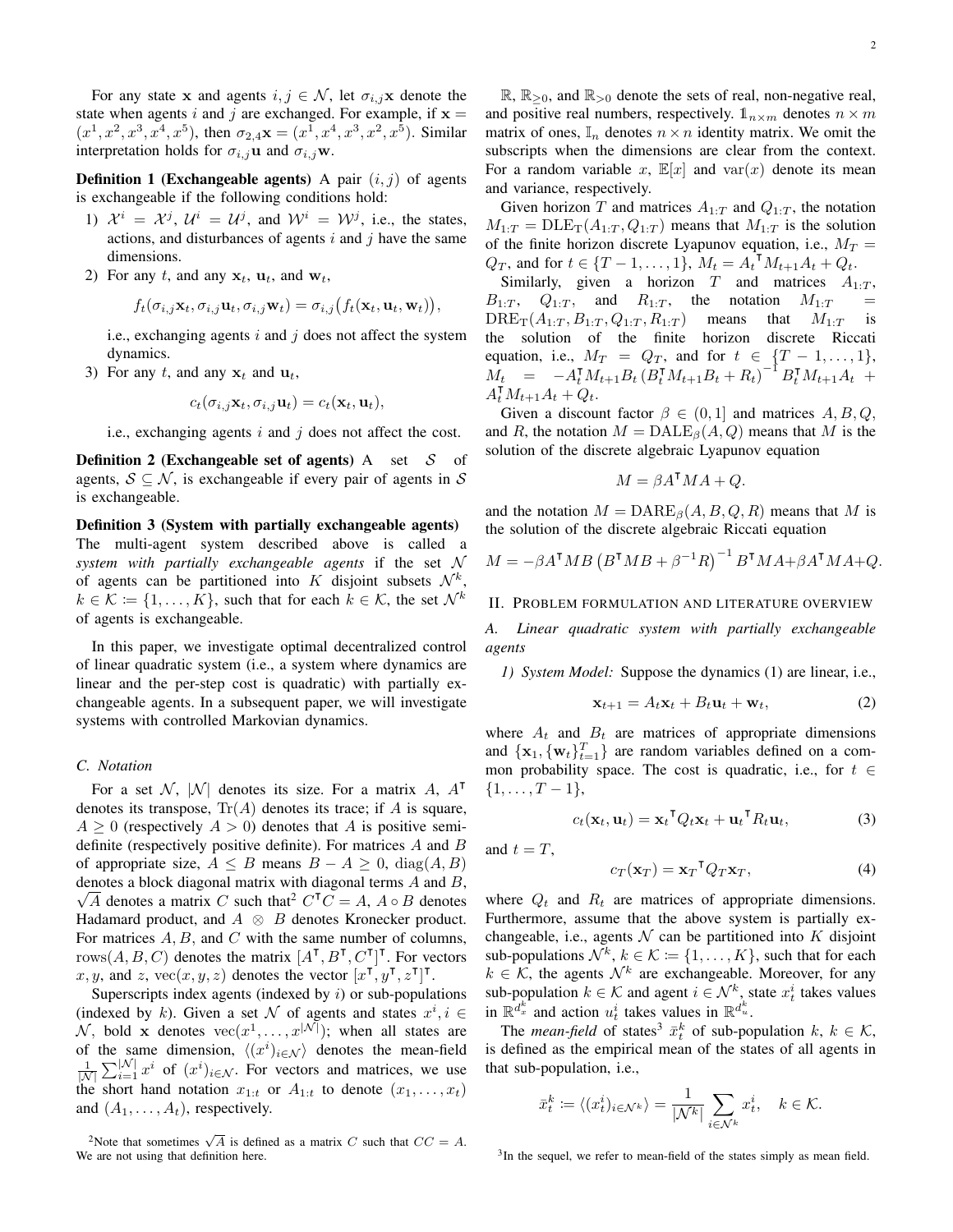Similarly, the mean-field of the actions  $\bar{u}_t^k$  of sub-population k,  $k \in \mathcal{K}$ , is defined as the empirical mean of the actions of all agents in that sub-population, i.e.,

$$
\bar{u}_t^k \coloneqq \langle (u_t^i)_{i \in \mathcal{N}^k} \rangle = \frac{1}{|\mathcal{N}^k|} \sum_{i \in \mathcal{N}^k} u_t^i, \quad k \in \mathcal{K}.
$$

The mean-field of states and actions of the entire population are denoted by  $\bar{\mathbf{x}}_t$  and  $\bar{\mathbf{u}}_t$  respectively, i.e.,

$$
\bar{\mathbf{x}}_t = \text{vec}(\bar{x}_t^1, \dots, \bar{x}_t^K), \quad \bar{\mathbf{u}}_t = \text{vec}(\bar{u}_t^1, \dots, \bar{u}_t^K).
$$

For ease of reference, the notation is summarized in Table I.

TABLE I SUMMARY OF THE NOTATION USED IN THIS PAPER.

| Notation used for agent $i \in \mathcal{N}^k$ belonging to sub-population $k \in \mathcal{K}$                                                                                                                                   |                                                                                                                                                                        |
|---------------------------------------------------------------------------------------------------------------------------------------------------------------------------------------------------------------------------------|------------------------------------------------------------------------------------------------------------------------------------------------------------------------|
| $x_t^i \in \mathbb{R}^{d_x^k}$<br>$u_t^i \in \mathbb{R}^{d_u^k}$                                                                                                                                                                | State of agent i<br>Action of agent i                                                                                                                                  |
| Notation used for sup-population $k \in \mathcal{K} = \{1, \ldots, K\}$                                                                                                                                                         |                                                                                                                                                                        |
| $\mathcal{N}^k$<br>$\bar{x}_t^k = \langle (x_t^i)_{i \in \mathcal{N}^k} \rangle$<br>$\bar{u}_t^k = \langle (u_t^i)_{i \in \mathcal{N}^k} \rangle$                                                                               | Entire sub-population $k$<br>Mean-field of states at time t<br>Mean-field of actions at time t                                                                         |
| Notation used for entire population                                                                                                                                                                                             |                                                                                                                                                                        |
| $\mathcal{N} = \bigcup_{k \in \mathcal{K}} \mathcal{N}^k$<br>$\mathbf{x}_t = (x_t^i)_{i \in \mathcal{N}}$<br>$\mathbf{u}_t = (u_t^i)_{i \in \mathcal{N}}$<br>$\bar{\mathbf{x}}_t = \text{vec}(\bar{x}_t^1, \dots, \bar{x}_t^K)$ | Entire population<br>Joint state of entire population at time $t$<br>Joint action of entire population at time $t$<br>Mean-field of states of entire population at $t$ |
| $\bar{\mathbf{u}}_t = \text{vec}(\bar{u}_t^1, \dots, \bar{u}_t^K)$                                                                                                                                                              | Mean-field of actions of entire population at $t$                                                                                                                      |

Proposition 1 *In the linear quadratic system with partially exchangeable agents described above, there exist matri-* $\{A_t^k, B_t^k, D_t^k, E_t^k, Q_t^k, R_t^k\}_{k\in\mathcal{K}}$  and  $P_t^x$  and  $P_t^u$  such that *the dynamics of agent*  $i \in \mathcal{N}^k$  *of sub-population*  $k, k \in \mathcal{K}$ , *may be written as*

$$
x_{t+1}^i = A_t^k x_t^i + B_t^k u_t^i + D_t^k \bar{\mathbf{x}}_t + E_t^k \bar{\mathbf{u}}_t + w_t^i; \qquad (5)
$$

*the per-step cost at time*  $t \in \{1, \ldots, T-1\}$ *, may be written as* 

$$
c_t(\mathbf{x}_t, \mathbf{u}_t, \bar{\mathbf{x}}_t, \bar{\mathbf{u}}_t) = \bar{\mathbf{x}}_t^{\mathsf{T}} P_t^x \bar{\mathbf{x}}_t + \bar{\mathbf{u}}_t^{\mathsf{T}} P_t^u \bar{\mathbf{u}}_t + \sum_{k \in \mathcal{K}} \sum_{i \in \mathcal{N}^k} \frac{1}{|\mathcal{N}^k|} \left[ \left( x_t^i \right)^{\mathsf{T}} Q_t^k x_t^i + \left( u_t^i \right)^{\mathsf{T}} R_t^k u_t^i \right]; \quad (6)
$$

*and the per-step cost at time*  $t = T$ *, may be written as* 

$$
c_T(\mathbf{x}_T, \bar{\mathbf{x}}_T) = \bar{\mathbf{x}}_T^{\mathsf{T}} P_T^x \bar{\mathbf{x}}_T + \sum_{k \in \mathcal{K}} \sum_{i \in \mathcal{N}^k} \frac{1}{|\mathcal{N}^k|} (x_T^i)^{\mathsf{T}} Q_T^k x_T^i.
$$
 (7)

The proof is presented in Appendix A.

**Remark 1** In general, the matrices  $(A_t^k, B_t^k, D_t^k, E_t^k, Q_t^k, R_t^k)$ and  $(P_t^x, P_t^u)$  may depend on the number  $\{|\mathcal{N}^k|\}_{k\in\mathcal{K}}$  of agents in the sub-populations, but their dimensions do not.

Thus, any linear quadratic system with partial exchangeable agents—irrespective of the information structure—is equivalent to a mean-field coupled system with the same information structure. In the rest of this paper, we investigate the optimal control of such systems under the following two information structures.

*2) Observation model and information structure:* We consider two information structures; in both, agents perfectly recall all data that they observe. In the first information structure, which we call *mean field sharing* and denote by MFS-IS, every agent  $i \in \mathcal{N}$  perfectly observes its local state  $x_t^i$  and the global mean-field  $\bar{\mathbf{x}}_t$ . Thus, the data  $I_t^i$  available to agent  $i$  at time  $t$  is given by

$$
I_t^i = (x_{1:t}^i, u_{1:t-1}^i, \bar{\mathbf{x}}_{1:t}).
$$
 (MFS-IS)

In the second information structure, which we call *partial mean field sharing* and denote by PMFS-IS, there exists a subset S of the sub-populations K such that every agent  $i \in \mathcal{N}$ perfectly observes its local state  $x_t^i$  and the mean-fields of subpopulations S, i.e.,  $\{\bar{x}_t^k\}_{k \in S}$ . We use S<sup>c</sup> to denote  $\mathcal{K} \backslash S$ . The data  $I_t^i$  available to agent i at time t is given by

$$
I_t^i = (x_{1:t}^i, u_{1:t-1}^i, (\bar{x}_{1:t}^k)_{k \in S}).
$$
 (PMFS-IS)

Under both information structures, agent i chooses  $u_t^i$  as follows:

$$
u_t^i = g_t^i(I_t^i). \tag{8}
$$

The function  $g_t^i$  is called the *control law of agent* i at time t. The collection  $\mathbf{g}^i = (g_1^i, g_2^i, \dots, g_T^i)$  is called the *control strategy of agent i.* The collection  $\mathbf{g} = (\mathbf{g}^i)_{i \in \mathcal{N}}$  is called the *control strategy of the system*. The performance of strategy g is given by

$$
J(\mathbf{g}) = \mathbb{E}^{\mathbf{g}} \bigg[ \sum_{t=1}^{T-1} c_t(\mathbf{x}_t, \mathbf{u}_t, \bar{\mathbf{x}}_t, \bar{\mathbf{u}}_t) + c_T(\mathbf{x}_T, \bar{\mathbf{x}}_T) \bigg], \qquad (9)
$$

where the expectation is with respect to the measure induced on all the system variables by the choice of strategy g.

*3) The optimization problem:* We are interested in the following optimization problem.

Problem 1 *In the model described above, find a strategy* g ∗ *that minimizes* (9)*, i.e.,*

$$
J^*\coloneqq J(\mathbf{g}^*)=\inf_{\mathbf{g}}J(\mathbf{g}),
$$

*where the infimum is taken over all strategies of form* (8)*.*

#### *B. Conceptual difficulties*

There are several conceptual difficulties in solving Problem 1 because *it has a non-classical information structure*. Information structure refers to the set of information known to all agents at all times. If every decision maker knows the observations and actions of all decision makers that acted before it, then the information structure is said to be *classical*; if every decision maker knows the observations and actions of all decision makers whose actions effect its observations, then the information structure is said to be *partially nested*; otherwise, the information structure is said to be *non-classical* [8], [9]. For linear quadratic systems with classical or partially nested information structures, when the primitive random variables are jointly Gaussian, the optimal control action is a linear (or affine) function of the observations<sup>4</sup>. This is not necessarily

<sup>4</sup> In classical information structure *with state feedback*, the optimal control action is linear function of the state and this result holds even when the primitive random variables are not Gaussian.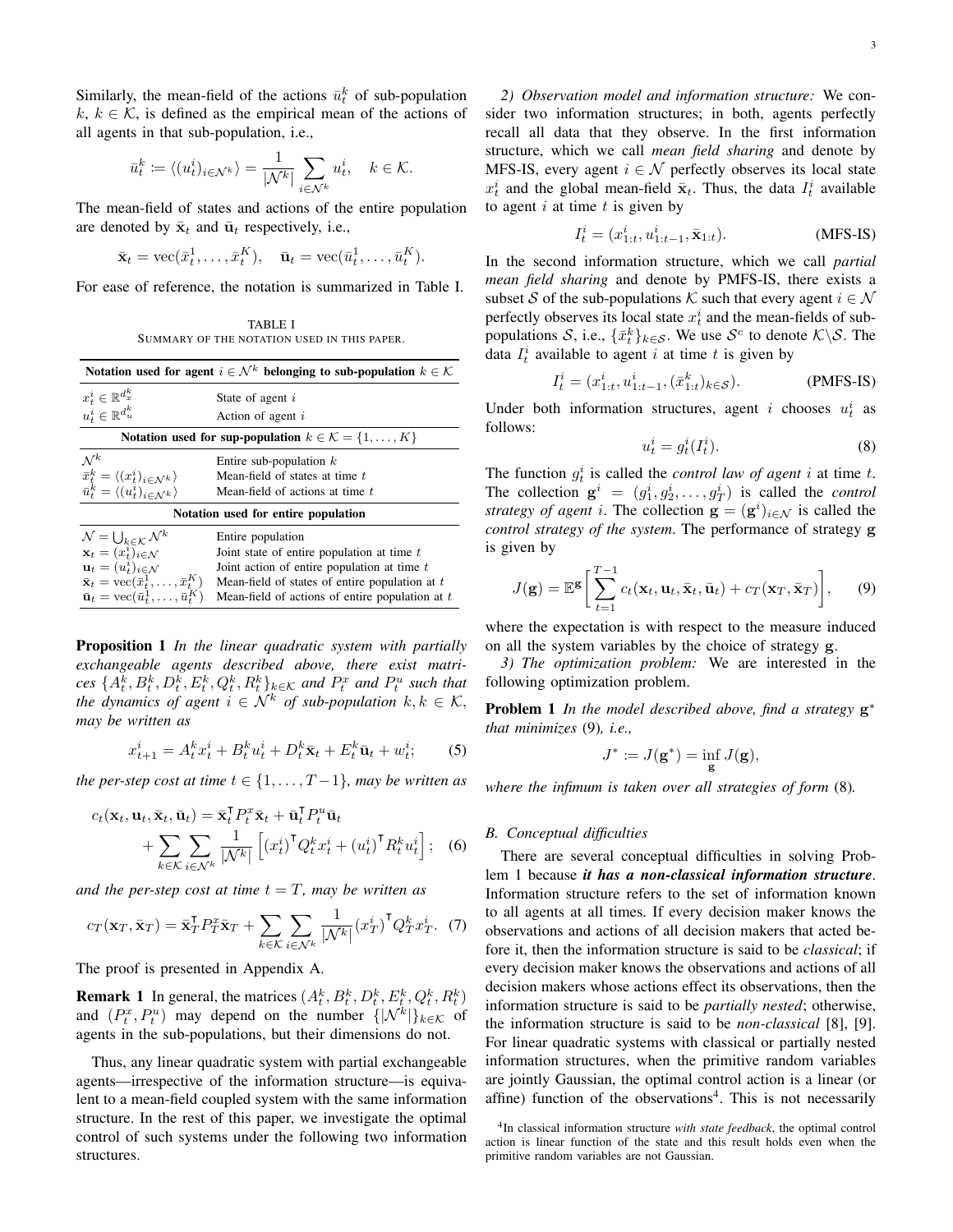the case when the information structure is non-classical as is illustrated by the Witsenhausen counterexample [2], which presents a linear quadratic Gaussian model with non-classical information structure where non-linear strategies outperform the best linear strategy. The model presented in this paper is neither classical nor partially nested nor the primitive random variables are necessarily Gaussian, so it is not known a priori whether there is no loss of optimality in restricting attention to linear strategies.

Even when linear strategies are not optimal, sometimes attention is restricted to linear strategies because they are simple and easy to implement. For systems with non-classical information structure, the problem of finding the best linear strategy need not be convex; it is convex only for special sparsity pattern such as funnel causality [10] and quadratic invariance [11]. Furthermore, as is illustrated by the Whittle and Rudge counterexample [3], even when the problem of finding the best linear strategy is convex, the best linear strategy might not have a finite dimensional representation.

Finally, the usual curse of dimensionality is exasperated in systems with non-classical information structure. Even in systems with finite state and action spaces, the complexity of finding the optimal control strategy belongs to NEXP complexity class [12].

# *C. Contributions of the paper*

- 1) We show that linear control laws are team optimal for MFS-IS (even when the noise processes are not Gaussian). As argued earlier, MFS-IS does not fall into the class of information structures for which linear strategies are known to be optimal. We show that the corresponding gains are computed by solving  $K + 1$ *decoupled* Riccati equations (where K is the number of sub-populations) (Theorem 1).
- 2) We propose a certainty equivalence linear strategy for PMFS-IS and show that the error satisfies a Lyapunov equation. The approximation error converges to zero at a rate that is inversely proportional to the number of agents in the sub-populations whose mean-fields are not observed (Theorem 2).
- 3) The salient feature of our main results is that the solution complexity does not depend on the number of agents in each sub-population; rather, it only depends on the number of sub-populations. Furthermore, the optimal gains can be computed in a decentralized manner such that each agent simply needs to solve at most two (rather than all) Riccati equations.
- 4) We show that our results generalize to variations of the basic model that are not partially exchangeable including: systems where the objective is to optimally track reference trajectories (Sec. IV-C) and systems where agents have individual weights (Sec. IV-D).
- 5) When the dynamics and the per-step cost are timehomogeneous, we show that our results extend to infinite horizon setups: both for the discounted cost setup with any discount factor in  $(0, 1)$  and for average-cost per unit time setup. For both setups, the optimal control strategy for MFS-IS and the approximately optimal

control strategy for PMFS-IS are time-homogeneous and the corresponding gains are computed by solving  $K + 1$ *decoupled* algebraic Riccati equations.

# *D. Literature overview*

Our model and results for MFS-IS are similar in spirit to those obtained in [13] under stronger modeling assumptions. In [13], the authors consider a *homogeneous* population of *dynamically decoupled* agents which are coupled in the cost through a weighted mean-field term. Two models are investigated: (a) *hard-constraint model* where the weighted meanfield of actions must equal a pre-specified linear function of the weighted mean-field of states; and (b) *soft-constraint model* where the above hard constraint is relaxed by penalizing it in the cost. For both models, the authors show that the optimal centralized control laws are linear in the local state and the mean field; the corresponding gains are computed by two decoupled Riccati equations. In section IV-D, we generalize our results to the case when a weighted empirical mean field is shared. In contrast to [13], we consider multiple sub-populations and allow agents to be coupled in dynamics. Note that approximation results similar to those for partial mean-field sharing were not considered in [13].

Our results have similar features to those obtained for *centralized* linear quadratic mean-field control [14], [15]. In these models, the dynamics and the cost depend on the *statistical* mean-field of the state and action. Such a model may be viewed as a special case of our model when we restrict to a single homogeneous sub-population and consider the limit of infinite number of agents (and therefore the empirical mean and the statistical mean are the same). Our proof technique, which relies on a simple change of variables, is conceptually simpler than that of  $[14]$ ,  $[15]$ <sup>5</sup>. It is worth highlighting that the linear quadratic mean-field control model is a centralized control problem and the results of [14], [15] do not apply to the multi-agent models that we consider.

Recently, an iterative bidding strategy was proposed in [17] for the optimal control multi-agent systems with decoupled dynamics that are coupled through a constraint. For LQG agents, the scheme operates as follows: at each time, a coordinator sets a price profile for all future times; agents submit a bid profile for all future times; the coordinator updates the prices and the process continues until the bids have converged. Agents choose the first value of their bid as their action and the above process is repeated at the next time step. In this scheme, agents do not need to know the system dynamics of other agents. In contrast, we assume that the system dynamics are common knowledge to all agents. However, in our model, agents only need to share the mean-field of their states (which can be computed using a consensus algorithm) rather than iteratively sharing the bid profile for all future times.

A decomposition-coordination approach for optimal decentralized control of *deterministic* linear quadratic systems was

<sup>&</sup>lt;sup>5</sup>In [14], first coupled forward and backward stochastic differential equations are derived and then they are decoupled into two Riccati equations using the four step technique of [16]. In [15], a matrix dynamical optimization method is used.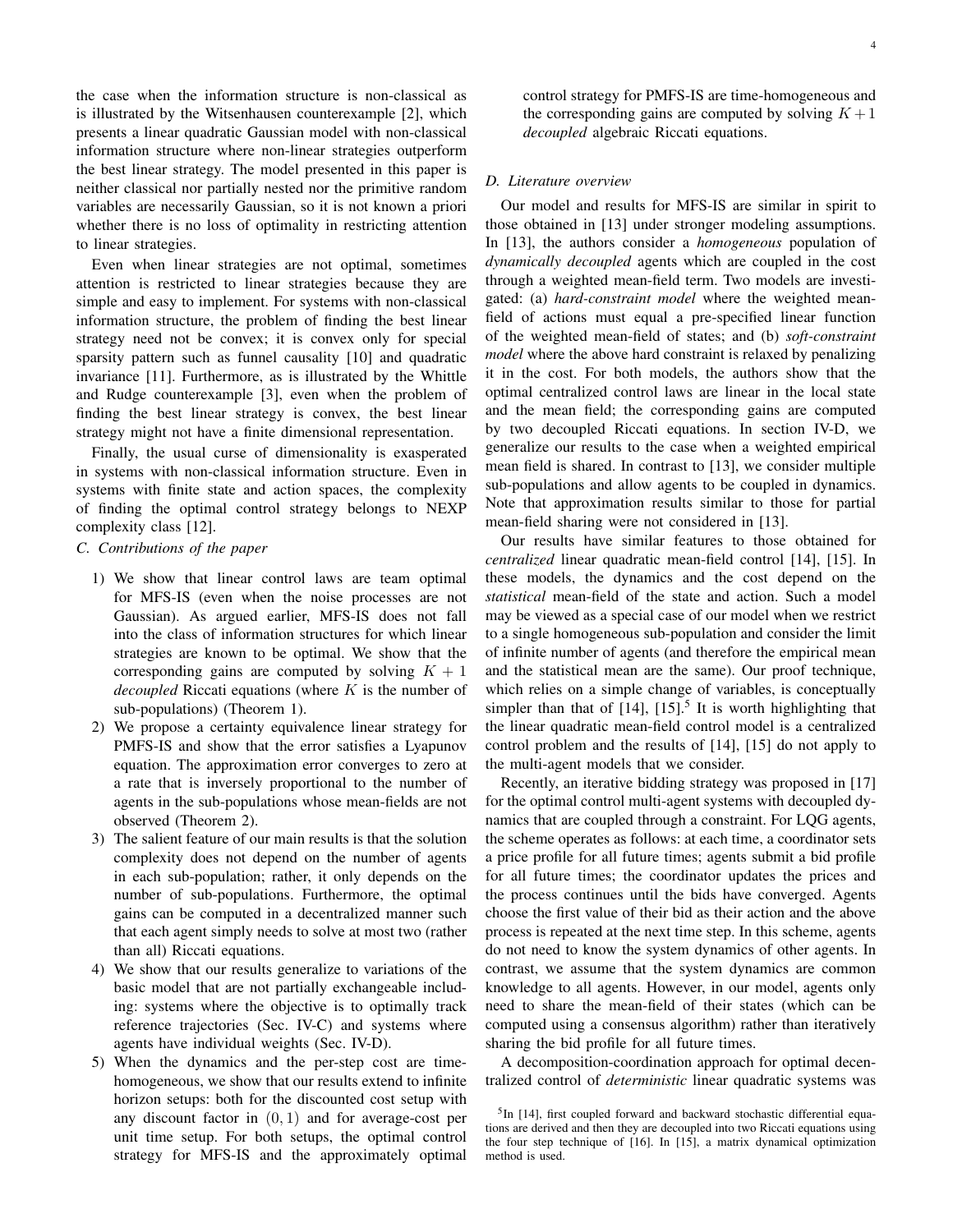proposed in [18], [19]. This is an iterative approach. Each iteration consists of two steps: (i) a *decomposition step* in which each agent assumes decoupled dynamics and costs and computes its local control trajectory by solving an optimal tracking problem from pre-specified linear offsets for the dynamics and a reference trajectory for the cost; (ii) a *coordination* step in which the linear offsets for the dynamics and reference trajectories for the cost are computed for all agents from the pre-specified control trajectories. It is shown that this iterative process converges to the optimal centralized solution. In contrast to such decomposition-coordination methods, our proposed solution is not iterative. The optimal gains for all agents are computed in a single step by solving Riccati equations. Furthermore, our solution methodology works for deterministic as well as stochastic systems.

A related solution approach called mean-field games (MFG) was proposed in [20]–[28] to compute approximate Nash equilibrium for large population games. The main idea is to assume an infinite large size of each sub-population and solve a set of two coupled equations: a Hamilton-Jacobi-Bellman (HJB) equation to compute the best response of a generic agent playing against a "mass trajectory" and a Fokker-Planck-Kolmogorov (FPK) equation to compute the mass trajectory from the strategy of a generic agent. It is shown that a solution to these equations exists under appropriate conditions. The resulting strategies are  $\varepsilon$ -Nash when the sub-populations are finite, where the approximation error is  $\mathcal{O}(1/\sqrt{n})$ , where n denotes the size of the smallest sub-population. For linear quadratic systems, the coupled HJB-FPK equations simplify to K Riccati equations and two coupled forward and backward ODEs. In contrast, in our solution there is an additional Riccati equation instead of the coupled forward-backward equations. The coupled equations in MFG depend on the initial meanfield while the Riccati equations in our solution do not. The key difference between our results and the results in the MFG literature is that we obtain team optimal strategies of a decentralized control problem while in the MFG literature one typically obtains either Nash or Markov perfect equilibrium strategies of a large population dynamic game problem. These solution concepts are different.

The approach of mean-field games was used to obtain team optimal solution of linear quadratic systems with *decoupled* dynamics in [29]. It is shown that the MFG solution is  $\varepsilon$ socially optimal (with  $\varepsilon \in \mathcal{O}(1/\sqrt{n})$ ). We obtain a similar result for *dynamically coupled* agents with  $\varepsilon \in \mathcal{O}(1/n)$ .

It should be noted that identifying *team-optimal* control laws for systems with coupled dynamics is significantly more challenging than for systems with decoupled dynamics. This is because, when the agent dynamics are decoupled (and the primitive random variables are Gaussian), the information structure is partially nested, so one may restrict attention to linear strategies. Furthermore, for a finite horizon system, team-optimal strategies may be obtained by solving a set of

linear equations.<sup>6</sup> In contrast, when the system dynamics are coupled, the information structure is non-classical and there is no general solution methodology to obtain a *team-optimal* solution.

#### III. MAIN RESULTS

#### *A. Exact solution for MFS-IS*

We impose following standard assumptions on the model described in Proposition 1:

Assumption (A1) *The primitive random variables*  ${x_1, {w_t}}_{t=1}^T$  *have zero mean, finite variance, and are mutually independent.*

Remark 2 Note that we do not require the primitive random variables to be Gaussian. Nor do we require the initial state  $x_1$  and the disturbance  $w_t$  to be independent or exchangeable across agents.

**Assumption (A2)** For every t,  $P_t^x$ ,  $P_t^u$ ,  $Q_t^k$ , and  $R_t^k$  are *symmetric matrices that satisfy*

$$
Q_t^k \ge 0, \ \forall k \in \mathcal{K}, \qquad \text{diag}(Q_t^1, \dots, Q_t^K) + P_t^x \ge 0, \text{(10)}
$$
\n
$$
R_t^k > 0, \ \forall k \in \mathcal{K}, \qquad \text{diag}(R_t^1, \dots, R_t^K) + P_t^u > 0. \text{(11)}
$$

Note that matrices  $P_t^x$  and  $P_t^u$  are not required to be positive semi-definite as long as (10)–(11) hold.

Theorem 1 *Under (A1), (A2), and (MFS-IS), we have the following results for Problem 1.*

1) Structure of optimal strategy: *The optimal strategy for Problem 1 is unique and is linear in the local state and the mean-field of the system. In particular,*

$$
u_t^i = \breve{L}_t^k (x_t^i - \bar{x}_t^k) + \bar{L}_t^k \bar{\mathbf{x}}_t, \tag{12}
$$

where the gains  $\{\check{L}_t^k, \bar{L}_t^k\}_{t=1}^{T-1}$  are obtained by the so*lution of* K + 1 *Riccati equations given below: one* for computing each  $\check{L}_t^k$ ,  $k \in \mathcal{K}$ , and one for  $\bar{L}_t :=$ rows $(\bar{L}_t^1, \ldots, \bar{L}_t^K)$ .

2) Riccati equations: *Let*

$$
\bar{A}_t := \text{diag}(A_t^1, \dots, A_t^K) + \text{rows}(D_t^1, \dots, D_t^K), \n\bar{B}_t := \text{diag}(B_t^1, \dots, B_t^K) + \text{rows}(E_t^1, \dots, E_t^K), \n\bar{Q}_t := \text{diag}(Q_t^1, \dots, Q_t^K), \quad \bar{R}_t := \text{diag}(R_t^1, \dots, R^K).
$$

*Then, for*  $t \in \{1, ..., T - 1\}$ *, define:* 

$$
\breve{L}_{t}^{k} = -\left( \left( B_{t}^{k} \right)^{\mathsf{T}} \breve{M}_{t+1}^{k} B_{t}^{k} + R_{t}^{k} \right)^{-1} \left( B_{t}^{k} \right)^{\mathsf{T}} \breve{M}_{t+1}^{k} A_{t}^{k},
$$
\n
$$
\bar{L}_{t} = -\left( \bar{B}_{t}^{\mathsf{T}} \bar{M}_{t+1} \bar{B}_{t} + \bar{R}_{t} + P_{t}^{u} \right)^{-1} \bar{B}_{t}^{\mathsf{T}} \bar{M}_{t+1} \bar{A}_{t},
$$

where  $\{\breve{M}_{t}^{k}\}_{t=1}^{T}$  and  $\{\bar{M}_{t}\}_{t=1}^{T}$  are the solutions of *following Riccati equations:*

$$
\tilde{M}_{1:T}^k = \text{DRE}_{\text{T}}(A_{1:T}^k, B_{1:T}^k, Q_{1:T}^k, R_{1:T}^k),
$$
\n(13)  
\n
$$
\bar{M}_{1:T} = \text{DRE}_{\text{T}}(\bar{A}_{1:T}, \bar{B}_{1:T}, \bar{Q}_{1:T} + P_{1:T}^x, \bar{R}_{1:T} + P_{1:T}^u).
$$
\n(14)

<sup>6</sup>It is shown in [9] that a finite horizon system with partially nested information structure may be converted to a static team by an appropriate change of variables. The optimal control laws for such a static team may be obtained by solving a set of linear equations [30]. The key conceptual challenge in such problem is to identify sufficient statistics such that the optimal control laws can be computed efficiently and the results can generalize to infinite-horizon setup.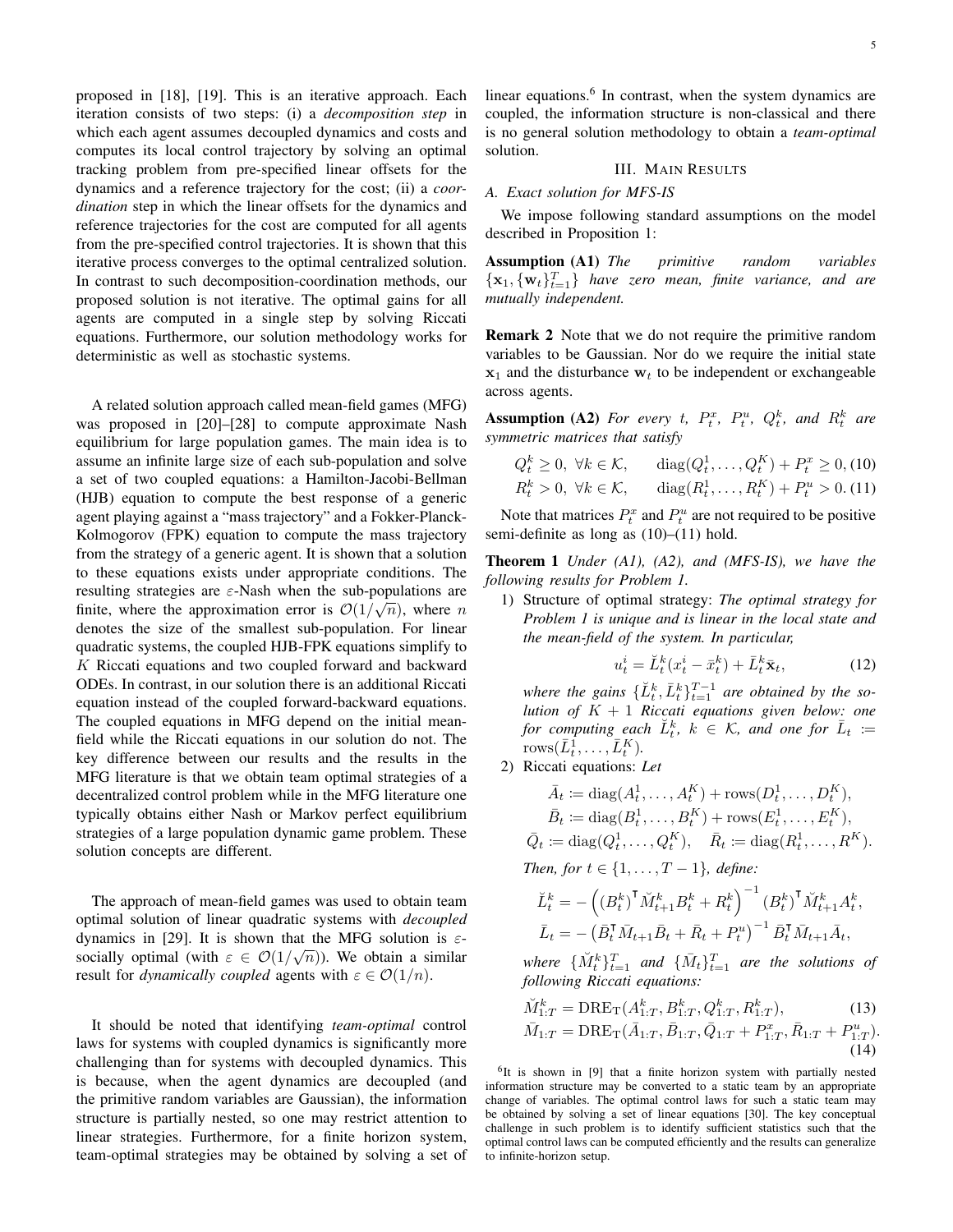$$
\check{\Sigma}_t^k := \frac{1}{|\mathcal{N}^k|} \sum_{i \in \mathcal{N}^k} \text{var}(w_t^i - \bar{w}_t^k), \quad \bar{\Sigma}_t := \text{var}(\bar{\mathbf{w}}_t),
$$
  

$$
\check{\Xi}^k := \frac{1}{|\mathcal{N}^k|} \sum_{i \in \mathcal{N}^k} \text{var}(x_1^i - \bar{x}_1^k), \quad \bar{\Xi} := \text{var}(\bar{\mathbf{x}}_1).
$$

*Then, the optimal cost is given by*

$$
J^* = \sum_{k \in \mathcal{K}} \text{Tr}(\tilde{\Xi}^k \check{M}_1^k) + \text{Tr}(\bar{\Xi} \bar{M}_1)
$$
  
+ 
$$
\sum_{t=1}^{T-1} \left[ \sum_{k \in \mathcal{K}} \text{Tr}(\check{\Sigma}_t^k \check{M}_{t+1}^k) + \text{Tr}(\bar{\Sigma}_t \bar{M}_{t+1}) \right]. \quad (15)
$$

The proof is presented in Section V. Note that the dimensions of Riccati equations (13) and (14) do not depend on the sizes of the sub-populations  $(|\mathcal{N}^1|, \dots, |\mathcal{N}^K|)$ . Hence, the solution complexity depends only on the number  $K$  of subpopulations and it is independent of the number of agents in each sub-population. To implement the optimal control strategies:

- all agents must compute  $\overline{L}_{1:T-1}$  by solving the Riccati equation (14),
- agents of sub-population k must compute  $\check{L}_{1:T-1}^k$  by solving the Riccati equation (13).

Then, an individual agent  $i$  of sub-population  $k$ , upon observing the local state  $x_t^i$  and the global mean-field  $\bar{\mathbf{x}}_t$ , chooses its local control action according to (12). Note that each agent needs to solve only two Riccati equations, although there are  $K + 1$  Riccati equations in Theorem 1.

Remark 3 An interesting feature of the solution is that all agents in a particular sub-population use identical control laws. This is a feature of the linear quadratic system and not of exchangeability. $7$ 

Remark 4 If the per-step cost has cross-terms involving  $(x_t^i, \bar{\mathbf{x}}_t)$  and  $(u_t^i, \bar{\mathbf{u}}_t)$ , i.e.,

$$
\sum_{k \in \mathcal{K}} \sum_{i \in \mathcal{N}^k} \frac{1}{|\mathcal{N}^k|} \left[ \left( x_t^i \right)^\mathsf{T} S_t^{x,k} \bar{\mathbf{x}}_t + \left( u_t^i \right)^\mathsf{T} S_t^{u,k} \bar{\mathbf{u}}_t \right]
$$

then, this cost can be re-written in the form of (6) and (7):

$$
\bar{\mathbf{x}}_t^{\mathsf{T}}S_t^x \bar{\mathbf{x}}_t + \bar{\mathbf{u}}_t^{\mathsf{T}}S_t^u \bar{\mathbf{u}}_t
$$

where

$$
S_t^x := \text{rows}(S_t^{x,1}, \dots, S_t^{x,K}), \quad S_t^u := \text{rows}(S_t^{u,1}, \dots, S_t^{u,K}).
$$

<sup>7</sup>The following example (which is based on an example presented in  $[31]$ ) shows that asymmetric control strategies may outperform symmetric ones even in systems with exchangeable agents. Consider a system with 2 agents that runs for a horizon 2. Let  $\mathcal{X} = \mathcal{U} = \{1, 2\}$  and suppose the initial state  $(x_1^1, x_1^2)$  is uniformly distributed over all possible values. Suppose the dynamics are  $x_2^i = u_1^i$ ,  $i \in \{1,2\}$  and the costs are  $c_1(\mathbf{x}_1, \mathbf{u}_1) = 0$ and  $c_2(\mathbf{x}_2, \mathbf{u}_2)$  is C when  $\{x_2^1 = x_2^2\}$  (where C is a positive number) and 0 otherwise. The above system is exchangeable. Any symmetric control strategy puts positive probability on the event  $\{u_1^1 = u_1^2\}$  (and, hence on the event  ${x_2^1 = x_2^2}$ ) and, therefore, has a positive expected cost. On the other hand, the asymmetric strategy  $u_1^i = i$  has zero cost. Thus, symmetric control strategies are not optimal.

Remark 5 We assumed that there are no cross-terms of the form  $x^T S u$  in the per-step cost of (3) and (4). If such crossterms are present, there will be cross-terms involving  $(x_t^i, u_t^i)$ ,  $(x_t^i, \bar{u}_t)$ ,  $(\bar{x}_t, u_t^i)$ , and  $(\bar{x}_t, \bar{u}_t)$  in the equivalent mean-field model presented in Proposition 1. These cross-terms can be treated in the standard manner as cross-terms are treated in centralized LQR.

Remark 6 Suppose in addition to (A1), we have that  ${x_1^i, {w_t^i}_{t \geq 1}}_{i \in \mathcal{N}}$  are independent and for any  $k \in \mathcal{K}$ ,  $(x_1^i)_{i \in \mathcal{N}^k}$  is i.i.d. with variance  $\Xi^k$  and  $\{w_t^i\}_{i \in \mathcal{N}^k}$  is i.i.d. with variance  $\Sigma_t^k$ . Then, we have

$$
\tilde{\Sigma}_t^k = \frac{|\mathcal{N}^k| - 1}{|\mathcal{N}^k|} \Sigma_t^k, \qquad \bar{\Sigma}_t = \text{diag}(\Sigma_t^1, \dots, \Sigma_t^K),
$$
  

$$
\tilde{\Xi}^k = \frac{|\mathcal{N}^k| - 1}{|\mathcal{N}^k|} \Xi^k, \qquad \bar{\Xi} = \text{diag}(\Xi^1, \dots, \Xi^K).
$$

The expression of total cost (15) can be simplified accordingly.

#### *B. Approximate solution for PMFS-IS*

In this section, we consider Problem 1 under PMFS-IS. Based on the results of Theorem 1, we propose a certainty equivalence strategy for PMFS-IS and show that the performance of this strategy is close to the optimal performance under MFS-IS. We impose the following assumptions on the model.

**Assumption (A1a)** *In addition to (A1), for any*  $k \in S$  *and*  $k' \in \mathcal{S}^{\tilde{c}}$ , initial states  $(x_1^i)_{i \in \mathcal{N}^k}$  are independent of  $(x_1^j)_{j \in \mathcal{N}^{k'}}$ .

Assumption (A1b) *The primitive random variables*  ${x_1^i, {w_t^i}_{t=1}^T}_{i \in \mathcal{N}}$  are independent. For any  $k, k \in \mathcal{K}$ , there exist finite matrices  $c_x^k$  and  $c_w^k$  such that

$$
\sup_{i \in \mathcal{N}^k} \text{var}(x_1^i) \le c_x^k, \qquad \sup_{t \le T, i \in \mathcal{N}^k} \text{var}(w_t^i) \le c_w^k.
$$

**Assumption (A3)** *The dynamics*  $\{A_t^k, B_t^k, D_t^k, E_t^k\}_{k \in \mathcal{K}}$ , cost  $\{Q_t^k, R_t^k, \}_k \in \mathcal{K}$ ,  $P_t^x$  and  $P_t^u$ , and covariance bounds  ${c_x^k, c_w^k}_{k \in \mathcal{K}}$  *do not depend on the sizes*  $(|\mathcal{N}^1|, \ldots, |\mathcal{N}^K|)$  *of the sub-populations.*

Since we are comparing the system performance under two information structures, we use different notation for the two. Under MFS-IS, the state and action of agent  $i$  are denoted by  $x_t^i$  and  $u_t^i$ . Assume that  $u_t^i$  is generated as per Theorem 1. Under PMFS-IS, the state and action of agent  $i$  are denoted by  $s_t^i$  and  $v_t^i$ . The dynamics are same as (5). In particular for agent *i* of sub-population  $k \in \mathcal{K}$ ,  $s_1^i = x_1^i$  and

$$
s_{t+1}^i = A_t^k s_t^i + B_t^k v_t^i + D_t^k \bar{\mathbf{s}}_t + E_t^k \bar{\mathbf{v}}_t + w_t^i, \qquad (16)
$$

where

$$
\begin{aligned}\n\bar{\mathbf{s}}_t &= \text{vec}(\bar{s}_t^1, \dots, \bar{s}_t^K), & \bar{s}_t^k &= \langle (s_t^i)_{i \in \mathcal{N}^k} \rangle, \\
\bar{\mathbf{v}}_t &= \text{vec}(\bar{v}_t^1, \dots, \bar{v}_t^K), & \bar{v}_t^k &= \langle (v_t^i)_{i \in \mathcal{N}^k} \rangle.\n\end{aligned}
$$

Define a *(mean-field)* approximation process  $\{z_t\}_{t=1}^T$  as follows:  $\mathbf{z}_t = \text{vec}(z_t^1, \dots, z_t^K)$ , where for any  $k \in \mathcal{K}$ ,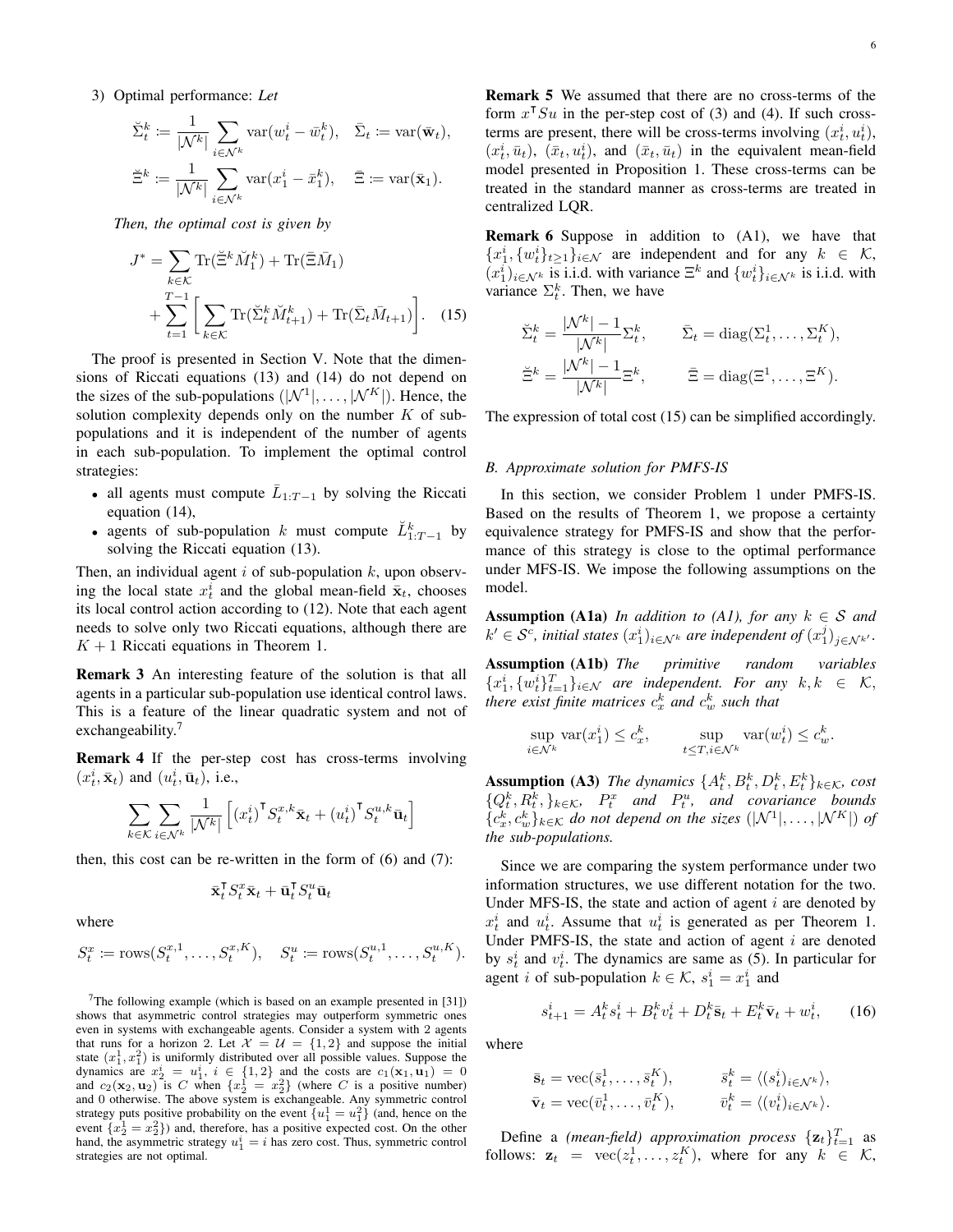$z_t^k \in \mathbb{R}^{d_x^k}$ ; the initial state  $z_1$  is given by  $z_1^k$  is  $\bar{s}_1^k$  for  $k \in S$ and is 0 for  $k \notin S$ .<sup>8</sup> The process evolves as:

$$
z_{t+1}^k = \begin{cases} \bar{s}_{t+1}^k, & k \in \mathcal{S}, \\ A_t^k z_t^k + (B_t^k \bar{L}_t^k + D_t^k + E_t^k \bar{L}_t) \mathbf{z}_t, & k \in \mathcal{S}^c, \end{cases}
$$
(17)

where  $\bar{L}_t$  is as defined in Theorem 1. Note that the approximation process  $\{z_t\}_{t=1}^T$  is adapted to the filtration  $\{\{\bar{s}_t^k\}_{k\in\mathcal{S}}\}_{t=1}^T$ which is known at all agents. Therefore, at time  $t$ ,  $z_t$  can be computed at all agents.

Now, consider the following certainty equivalence strategy for PMFS-IS: for agent i of sub-population  $k, k \in \mathcal{K}$ ,

$$
v_t^i = \breve{L}_t^k (s_t^i - z_t^k) + \bar{L}_t^k \mathbf{z}_t.
$$
 (18)

The above strategy is similar to the optimal strategy for MFS-IS (given by (12) in Theorem 1) except that the mean field  $\{\bar{s}_t^k\}_{k\in\mathcal{K}}$  has been replaced by its approximation  $\mathbf{z}_t$ .

For ease of exposition, let  $d_x \coloneqq \sum_{k \in \mathcal{K}} d_x^k$  and matrix  $H =$ rows $(H^1, \ldots, H^K)$  be a binary matrix such that

$$
H^k = \begin{cases} 0_{d_x^k \times d_x}, & k \in \mathcal{S}, \\ \mathbb{1}_{d_x^k \times d_x}, & k \in \mathcal{S}^c. \end{cases}
$$

Let  $\hat{J}$  denote the performance of strategy (18) and  $J^*$  denote the optimal performance under MFS-IS. Then, the difference in performance  $\hat{J} - J^*$  is bounded. In particular, we have

# Theorem 2 *Assume (A1a), (A2), and (PMFS-IS). Then,*

1) *The performance loss is given by*

$$
\hat{J} - J^* = \text{Tr}(\tilde{X}_1 \tilde{M}_1) + \sum_{t=1}^{T-1} \text{Tr}(\tilde{W}_t \tilde{M}_{t+1}), \qquad (19)
$$

 $where \quad \tilde{X}_1 = 1_{2d_x \times 2d_x} \otimes [H \circ \text{var}(\bar{\mathbf{x}}_1)], \quad \tilde{W}_t =$  $\mathbb{1}_{2d_x\times 2d_x}\otimes [H\circ \text{var}(\bar{\mathbf{w}}_t)],$  and  $\tilde{M}_{1:T}$  is the solution of *following Lyapunov equation:*

$$
\tilde{M}_{1:T} = \text{DLE}_{\text{T}}(\tilde{A}_{1:T}, \tilde{Q}_{1:T}),\tag{20}
$$

*where*

$$
\tilde{A} = \left[ \begin{array}{cc} \tilde{A}_t^1 & - (\mathbb{1}_{d_x \times d_x} - H) \circ \tilde{A}_t^2 \\ 0 & H \circ \tilde{A}_t^2 \end{array} \right],
$$

 $\tilde{Q}_t = \text{diag}(-\tilde{Q}_t^1, \tilde{Q}_t^2)$  where  $\tilde{A}_t^1 = \bar{A}_t + \bar{B}_t \bar{L}_t$ ,  $\tilde{A}_t^2 = \bar{A}_t + \bar{B}_t \breve{L}_t, \ \tilde{Q}_t^1 = P_t^x + \bar{Q}_t + \bar{L}_t^\intercal (P_t^u + \bar{R}_t) \bar{L}_t,$  $\tilde{Q}_t^{\tilde{2}} = P_t^x + \bar{Q}_t + \breve{L}_t^{\intercal}(\tilde{P}_t^u + \bar{R}_t)\breve{L}_t$ , and  $\breve{L}_t = \text{diag}(\breve{L}_t^1, \dots,$  $\breve{L}_{t}^{\breve{K}}$ ). 2) Let  $n = \min_{k \in \mathcal{S}^c} (|\mathcal{N}^k|)$ *. Under (A1b) and (A3)*,

$$
\hat{J} - J^* \in \mathcal{O}\left(\frac{T}{n}\right).
$$

The result is proved in Section VI.

Remark 7 As the number of agents in each sub-population  $k \in S^c$ , becomes large, the approximation error  $\hat{J} - J^*$  goes to zero; therefore, PMFS-IS is as informative as MFS-IS.

Note that when the mean-field of all sub-populations are shared, then  $S = K$  and, therefore, H is zero. Consequently, the approximation error given by (19) is zero. Hence, the result of Theorem 2 is consistent with that of Theorem 1.

**Corollary 1** *When the mean-field is not shared, i.e.,*  $S = \emptyset$ , *the approximation error*  $\hat{J} - J^*$  *is* 

$$
\operatorname{Tr}\left(\operatorname{var}(\bar{\mathbf{x}}_1)(\tilde{M}_1^2 - \tilde{M}_1^1)\right) + \sum_{t=1}^{T-1} \operatorname{Tr}(\operatorname{var}\left(\bar{\mathbf{w}}_t\right)(\tilde{M}_{t+1}^2 - \tilde{M}_{t+1}^1)),
$$

where  $\tilde{M}^1_{1:T}$  and  $\tilde{M}^2_{1:T}$  are the solutions of following two *decoupled Lyapunov equations:*

$$
\tilde{M}_{1:T}^1 = \text{DLE}_{\text{T}}(\tilde{A}_{1:T}^1, \tilde{Q}_{1:T}^1), \quad \tilde{M}_{1:T}^2 = \text{DLE}_{\text{T}}(\tilde{A}_{1:T}^2, \tilde{Q}_{1:T}^2).
$$

*Proof:* When  $S = \emptyset$ , *H* is  $\mathbb{1}_{d_x \times d_x}$ ; thus,  $\tilde{A}_t$  is block diagonal. Consequently, the Lyapunov equation (20) decouples into the two smaller Lyapunov equations given above.

# IV. SPECIAL CASES AND GENERALIZATIONS

In this section, we present two special cases and two generalizations of Problem 1. Due to space limitations, we only present the results for MFS-IS (i.e., the analogue of Theorem 1); the results for PMFS (i.e., the analogue of Theorem 2) may be derived in a similar manner.

#### *A. Special case 1: major and minor agents*

Suppose there exist  $M \subseteq \mathcal{K}$  sub-populations with only 1 agent, i.e.,  $|\mathcal{N}^k| = 1, k \in \mathcal{M}$ . Then, for every  $k \in \mathcal{M}$ ,  $\bar{x}_1^k = x_t^k$ . The rest of the dynamics and cost are the same as in Section II-A. Since the dynamics are coupled through the mean-field, the states of the agents of sub-populations  $\mathcal M$ directly influence the dynamics of all other agents and the per-step cost. For this reason, such agents are called *major* agents. A variation of the above model with a single major agent was first introduced in [32] and other variations have been investigated in [33]–[35].

For above model, result of Theorem 1 simplifies as follows.

**Corollary 2** *For any sub-population*  $k \in \mathcal{K} \setminus \mathcal{M}$  *and minor agent*  $i \in \mathcal{N}^k$ ,  $u_t^i$  is given by (12). For any major agent  $i \in$  $\mathcal{N}^k, k \in \mathcal{M}$ , the control law is given by  $u_t^k = \overline{L}_t^k \overline{\mathbf{x}}_t$ .

Note that for  $k \in \mathcal{M}$ ,  $\check{L}_t^k$  is not needed to compute  $u_t^k$ ; so we do not need a Riccati equation to compute  $\check{M}_{1:T}^{\tilde{k}}$ .

# *B. Special case 2: no local controls*

Suppose that for all  $k \in \mathcal{K}$ ,  $B_t^k = 0$  and  $R_t^k = 0$ . Moreover assume that there exists a vector  $\theta_t = \text{rows}(\theta_t^1, \dots, \theta_t^K), \theta_t^k \in$  $\mathbb{R}^{d_{\tilde{u}}} \times \mathbb{R}^{d_u}, k \in \mathcal{K}$ , such that  $E_t^k = \tilde{E}_t^k \theta_t^{\mathsf{T}}$  for all  $k \in \mathcal{K}$  and  $P_t^u = \theta_t^{\mathsf{T}} \tilde{P}_t^u \theta_t$ . In addition, let  $\theta_t^k$ + denote the right inverse of  $\theta_t^k$  (i.e.,  $\theta_t^k \theta_t^k$  $^{+} = \mathbb{I}_{\mathbb{R}^{d_{\tilde{u}}}}$ , which is assumed to exist. This implies that the dynamics and cost are given as follows. Let

$$
\tilde{u}_t \coloneqq \boldsymbol{\theta}_t^{\sf T} \bar{\mathbf{u}}_t = \sum_{k \in \mathcal{K}} \theta_t^k \bar{u}_t^k.
$$

Then, for agent  $i \in \mathcal{N}^k$  of sub-population  $k \in \mathcal{K}$ , we have

$$
x_{t+1}^i = A_t^k x_t^i + D_t^k \bar{\mathbf{x}}_t + \tilde{E}_t^k \tilde{u}_t + w_t^i.
$$

<sup>&</sup>lt;sup>8</sup>If the initial states are non-zero mean, then  $z_1^k = \mathbb{E}(\bar{x}_1^k)$  for  $k \notin \mathcal{S}$ .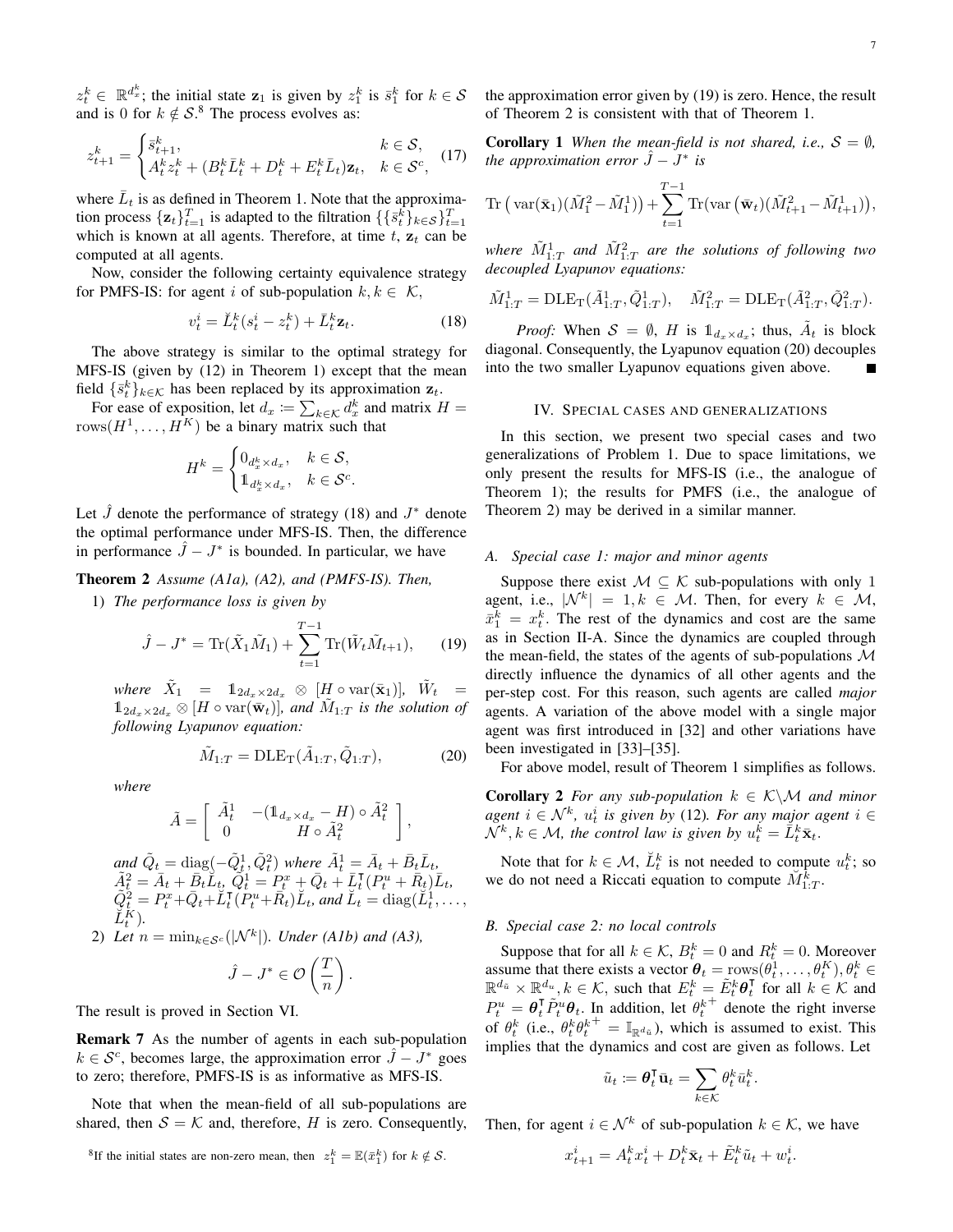At time  $t \in \{1, \ldots, T-1\}$ , the per-step cost is given by,

$$
c_t(\mathbf{x}_t, \mathbf{u}_t, \bar{\mathbf{x}}_t, \tilde{u}_t) = \bar{\mathbf{x}}_t^\mathsf{T} P_t^x \bar{\mathbf{x}}_t + \tilde{u}_t^\mathsf{T} \tilde{P}_t^u \tilde{u}_t + \sum_{k \in \mathcal{K}} \sum_{i \in \mathcal{N}^k} \frac{1}{|\mathcal{N}^k|} (x_t^i)^\mathsf{T} Q_t x_t^i,
$$

and  $t = T$ ,

$$
c_T(\mathbf{x}_T, \bar{\mathbf{x}}_T) = \bar{\mathbf{x}}_T^{\mathsf{T}} P_T^x \bar{\mathbf{x}}_T + \sum_{k \in \mathcal{K}} \sum_{i \in \mathcal{N}^k} \frac{1}{|\mathcal{N}^k|} (x_T^i)^{\mathsf{T}} Q_T x_T^i.
$$

Corollary 3 *For the model described above, the optimal control law is given as follows. For all*  $k \in \mathcal{K}$  *and*  $i \in \mathcal{N}^k$ ,

$$
u_t^i = {\theta_t^k}^+ \tilde{L}_t^k \bar{x}_t^k.
$$

where  $[\tilde{L}_t^1, \ldots, \tilde{L}_t^K] =: \bar{L}_t$  is given as in Theorem 1 but with  $\bar{B}_t$  replaced by  $\tilde{B}_t = \text{rows}(\tilde{E}_t^1, \ldots, \tilde{E}_t^K)$  and  $P_t^u$  replaced by  $\tilde{P}_t^{\tilde{u}}$ .

The proof is presented in Appendix B.

Remark 8 Note that for the model defined above, each agent only needs to observe the mean-field of its sub-population (rather than the mean-field of entire population). Thus, this result is similar in spirit to [36, Theorem 1].

#### *C. Generalization 1: tracking cost function*

Consider a tracking problem in which we are given a tracking signal  $\{s_t^k\}_{t=1}^T$ ,  $s_t^k \in \mathbb{R}^{d_x^k}$  for the mean-field of subpopulation  $k \in \mathcal{K}$  and a tracking signal  $\{r_t^i\}_{t=1}^T$ ,  $r_t^i \in \mathbb{R}^{d_x^k}$ , for each agent  $i \in \mathcal{N}^k$ .

Define  $\bar{r}_t^k := \langle (r_t^i)_{i \in \mathcal{N}^k} \rangle, k \in \mathcal{K}, \bar{\mathbf{r}}_t := \text{vec}(\bar{r}_1^1, \dots, \bar{r}_t^K)$ , and  $\mathbf{s}_t = \text{vec}(s_t^1, \dots, s_t^K)$ . The tracking cost is as follows. For  $t \in \{1, \ldots, T-1\},\$ 

$$
c_t(\mathbf{x}_t, \mathbf{u}_t, \bar{\mathbf{x}}_t, \bar{\mathbf{u}}_t) = (\bar{\mathbf{x}}_t - \mathbf{s}_t)^{\mathsf{T}} P_t^x (\bar{\mathbf{x}}_t - \mathbf{s}_t) + \bar{\mathbf{u}}_t^{\mathsf{T}} P_t^u \bar{\mathbf{u}}_t + \sum_{k \in \mathcal{K}} \sum_{i \in \mathcal{N}^k} \frac{1}{|\mathcal{N}^k|} \left[ (x_t^i - r_t^i)^{\mathsf{T}} Q_t^k (x_t^i - r_t^i) + (u_t^i)^{\mathsf{T}} R_t^k u_t^i \right],
$$

and for  $t = T$ ,

$$
c_T(\mathbf{x}_T, \bar{\mathbf{x}}_T) = (\bar{\mathbf{x}}_T - \mathbf{s}_T)^T P_T^x (\bar{\mathbf{x}}_T - \mathbf{s}_T)
$$
  
+ 
$$
\sum_{k \in \mathcal{K}} \sum_{i \in \mathcal{N}^k} \frac{1}{|\mathcal{N}^k|} (x_T^i - r_T^i)^T Q_T^k (x_T^i - r_T^i).
$$

We assume that, in addition to MFS-IS specified in Section II-A2, agent *i* also knows signals  $\{r_t^i, \bar{\mathbf{r}}_t, \mathbf{s}_t\}_{t=1}^T$ . The rest of the model is the same as in Section II-A.

Theorem 3 *Under (A1), (A2), and (MFS-IS), the optimal strategy is unique and given by*

$$
u_t^i = \breve{L}_t^k (x_t^i - \bar{x}_t^k) + \bar{L}_t^k \bar{\mathbf{x}}_t + \breve{F}_t^k v_t^i + \bar{F}_t^k \bar{v}_t, \qquad (21)
$$

where the gains  $\{\check{L}_t^k, \bar{L}_t^k\}_{t=1}^{T-1}$  are obtained by the solution *of* K + 1 *Riccati equations defined in Theorem 1 and the gains*  $\{\breve{F}_t^k, \bar{F}_t^k\}_{t=1}^{T-1}$  *and the correction signals*  $\{v_t^i, \bar{v}_t\}_{t=1}^T$  *are* given as follows. Let  $\{M_t^k\}_{t=1}^T$  and  $\{\bar{M}_t\}_{t=1}^T$  be the solutions *of* K + 1 *Riccati equations defined in Theorem 1. For* t ∈  $\{1, \ldots, T-1\}$ , the gains  $\{\check{F}_t^k, \bar{F}_t^k\}_{t=1}^T$  are given by

$$
\breve{F}_t^k = \left( \left( B_t^k \right)^\mathsf{T} \breve{M}_{t+1}^k B_t^k + R_t^k \right)^{-1} B_t^{k \mathsf{T}},
$$

 $and \text{ rows}(\bar{F}_t^1, \ldots, \bar{F}_t^K) \coloneqq \bar{F}_t$ *, where* 

$$
\bar{F}_t = \left(\bar{B}_t^{\mathsf{T}} \bar{M}_{t+1} \bar{B}_t + \bar{R}_t + P_t^u\right)^{-1} \bar{B}_t^{\mathsf{T}}.
$$

The correction signals  $\{v_t^i, \bar{v}_t\}_{t=1}^T$  are given recursively as *follows: for*  $t = T$ ,

$$
v_T^i = Q_T^k r_T^i, \quad \bar{v}_T = \bar{Q}_T \bar{\mathbf{r}}_T + P_T^x \mathbf{s}_T,\tag{22}
$$

*and for*  $t \in \{T-1, \ldots, 1\}$ *,* 

$$
v_t^i = (A_t^k + B_t^k \breve{L}_t^k)^{\mathsf{T}} v_{t+1}^i + Q_t^k r_t^i, \tag{23}
$$

$$
\bar{v}_t = \left(\bar{A}_t + \bar{B}_t \bar{L}_t\right)^{\mathsf{T}} \bar{v}_{t+1} + \bar{Q}_t \bar{\mathbf{r}}_t + P_t^x \mathbf{s}_t. \tag{24}
$$

The proof is presented in Appendix C. To implement the optimal control strategies:

- all agents must compute  $\bar{L}_{1:T-1}$  and  $\bar{F}_{1:T-1}$  by solving Riccati equation (14) and compute the global correction signal  $\bar{v}_{1:T}$  by solving backward equations (22) and (24),
- agents of sub-population k must compute  $\check{L}_{1:T-1}^k$  and  $\check{F}_{1:T-1}^k$  by solving Riccati equation (13),
- an individual agent  $i$  of sub-population  $k$  must compute a local correction signal  $v_{1:T}^i$  by solving backward equations (22) and (23).

Then, an individual agent  $i$  of sub-population  $k$ , upon observing the local state  $x_t^i$  and the global mean-field  $\bar{x}_t$ , chooses its local control action according to (21).

## *D. Generalization 2: weighted mean-field*

Suppose there are weights  $(a^i, \lambda^i, b^i)$  associated with each agent  $i \in \mathcal{N}$  such that  $a^i, \lambda^i \in \mathbb{R}$  and  $b^i \in \mathbb{R}_{>0}$ . For each subpopulation  $k \in \mathcal{K}$  define the weighted mean-field of states and actions as follows.

$$
\bar{x}_t^{k,\lambda} = \frac{1}{|\mathcal{N}^k|} \sum_{i \in \mathcal{N}^k} \lambda^i x_t^i, \qquad \bar{u}_t^{k,\lambda} = \frac{1}{|\mathcal{N}^k|} \sum_{i \in \mathcal{N}^k} \lambda^i u_t^i,
$$

$$
\bar{\mathbf{x}}_t^{\lambda} = \text{vec}(\bar{x}^{1,\lambda}, \dots, \bar{x}^{K,\lambda}), \qquad \bar{\mathbf{u}}_t^{\lambda} = \text{vec}(\bar{u}^{1,\lambda}, \dots, \bar{u}^{K,\lambda}).
$$

Also, define  $\bar{a}^{k,\lambda} = \frac{1}{|N^k|} \sum_{i \in \mathcal{N}^k} \lambda^i a^i$ . For sub-population  $k \in$ K, the state of agent  $i \in \mathcal{N}^k$  evolves as follows.

$$
x_{t+1}^i = A_t^k x_t^i + B_t^k u_t^i + a^i (D_t^k \overline{\mathbf{x}}_t^{\lambda} + E_t^k \overline{\mathbf{u}}_t^{\lambda}) + w_t^i.
$$

The per-step cost is given by

$$
c_t(\mathbf{x}_t, \mathbf{u}_t, \bar{\mathbf{x}}_t^{\lambda}, \bar{\mathbf{u}}_t^{\lambda}) = (\bar{\mathbf{x}}_t^{\lambda})^{\mathsf{T}} P_t^x \bar{\mathbf{x}}_t^{\lambda} + (\bar{\mathbf{u}}_t^{\lambda})^{\mathsf{T}} P_t^u \bar{\mathbf{u}}_t^{\lambda} + \sum_{k \in \mathcal{K}} \sum_{i \in \mathcal{N}^k} \frac{b^i}{|\mathcal{N}^k|} \left[ (x_t^i)^{\mathsf{T}} Q_t^k x_t^i + (u_t^i)^{\mathsf{T}} R_t^k u_t^i \right],
$$

and the terminal cost is given by

$$
c_T(\mathbf{x}_T, \bar{\mathbf{x}}_T^{\lambda}) = (\bar{\mathbf{x}}_T^{\lambda})^{\mathsf{T}} P_T^x \bar{\mathbf{x}}_T^{\lambda} + \sum_{k \in \mathcal{K}} \sum_{i \in \mathcal{N}^k} \frac{b^i}{|\mathcal{N}^k|} \left[ \left( x_T^i \right)^{\mathsf{T}} Q_T^k x_T^i \right].
$$

Such models arise in applications where the interaction between two homogeneous agents is not symmetric but depends on their weights. For example, in wireless networks, the interference caused at the base-station depends on the distance of the agents from the base-station.

In the above model, agents are not partially exchangeable. Nonetheless, we are able to explicitly identify optimal control strategies under the following assumptions.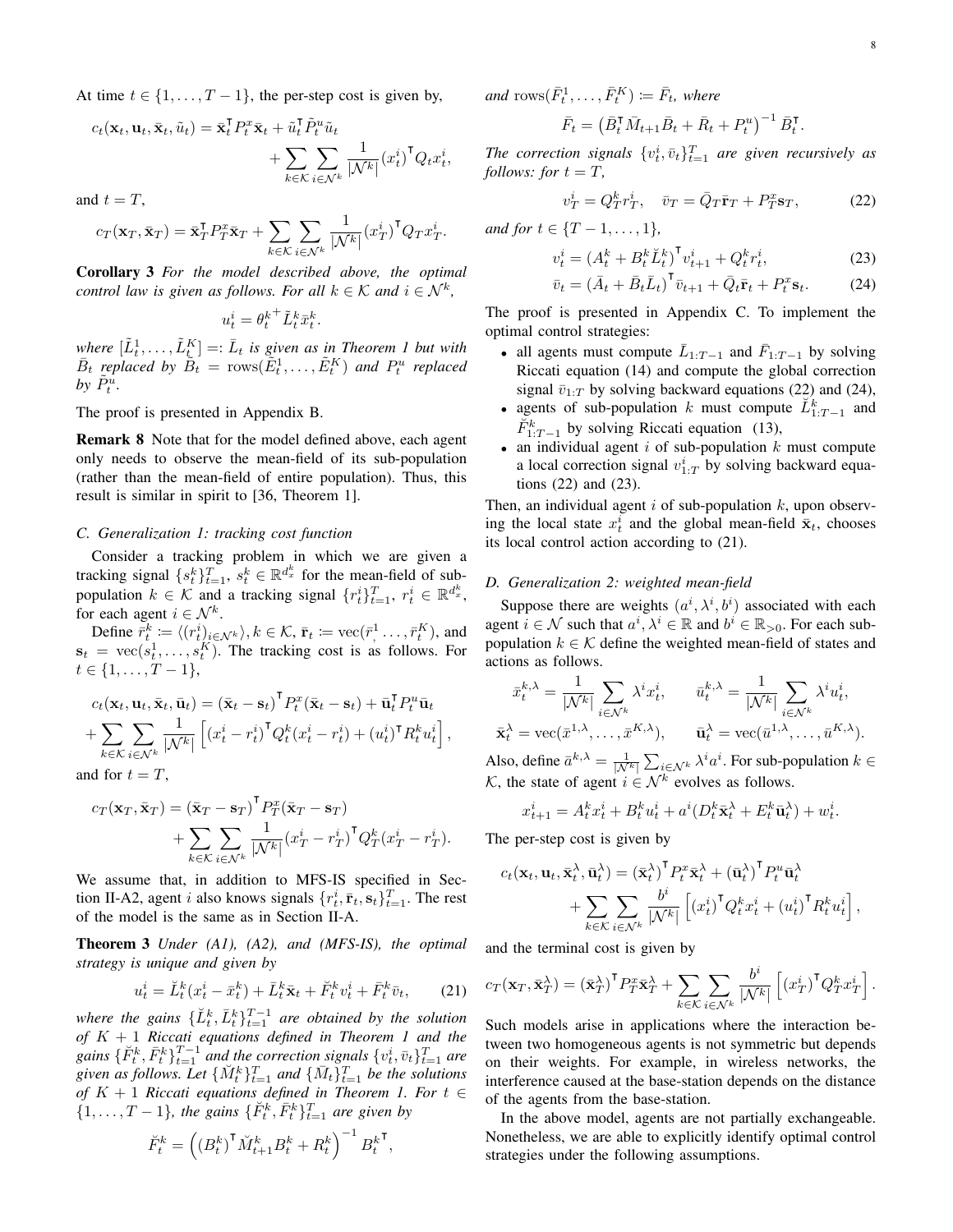**Assumption** (A4) *For each sub-population*  $k \in \mathcal{K}$  *and each agent*  $i \in \mathcal{N}^k$ ,  $a^i b^i = \lambda^i \bar{a}^{k,\lambda}$ .

Given a sub-population  $k \in \mathcal{K}$ , examples of weights that satisfy (A4) are: for all  $i \in \mathcal{N}^k$ , (i)  $a^i = 0$ , (ii)  $a^i = 1$  and  $b^i = \lambda^i$ , (iii)  $a^i = \lambda^i$ ,  $b^i = 1$ , and  $\frac{1}{|\mathcal{N}^k|} \sum_{i \in \mathcal{N}^k} \lambda^i = 1$ . To simplify the exposition, define  $\mu^k := 2 - \frac{1}{|\mathcal{N}^k|} \sum_{i \in \mathcal{N}^k} \frac{(\lambda^i)^2}{b^i}$  $\frac{1}{b^i}$ .

**Assumption (A2a)** For every t,  $P_t^x$ ,  $P_t^u$ ,  $Q_t^k$ , and  $R_t^k$  are *symmetric matrices that satisfy*

$$
Q_t^k \ge 0, \ \forall k \in \mathcal{K}, \quad \text{diag}(\mu^1 Q_t^1, \dots, \mu^K Q_t^K) + P_t^x \ge 0,
$$
  

$$
R_t^k > 0, \ \forall k \in \mathcal{K}, \quad \text{diag}(\mu^1 R_t^1, \dots, \mu^K R_t^K) + P_t^u > 0.
$$

Note that if  $\mu^k = 1$ , (A2a) reduces to (A2). Each agent has mean-field sharing information structure, i.e., agent  $i \in \mathcal{N}^k$ of sub-population  $k \in \mathcal{K}$  observes the local state  $x_t^i$  and the weighted mean-field  $\bar{\mathbf{x}}_t^{\lambda}$ .

Theorem 4 *Under (A1), (A2a), (A4), and (MFS-IS), the optimal strategy is unique and given by*

$$
u_t^i = \breve{L}_t^k \left( x_t^i - \frac{\lambda^i}{b^i} \bar{x}_t^{k,\lambda} \right) + \frac{\lambda^i}{b^i} \bar{L}_t^k \bar{\mathbf{x}}_t^{\lambda},
$$

where the gains  $\{\check{L}_t^k, \bar{L}_t^k\}_{t=1}^{T-1}$  are obtained by the solution of  $K + 1$  *Riccati equations defined in Theorem 1 when*  $\overline{A}_t$ ,  $\overline{B}_t$ ,  $\bar{Q}_t$ , and  $\bar{R}_t$  are replaced by

$$
\bar{A}_t := \text{diag}(A_t^1, \dots, A_t^K) + \text{rows}(\bar{a}^{1,\lambda} D_t^1, \dots, \bar{a}^{K,\lambda} D_t^K),
$$
\n
$$
\bar{B}_t := \text{diag}(B_t^1, \dots, B_t^K) + \text{rows}(\bar{a}^{1,\lambda} E_t^1, \dots, \bar{a}^{K,\lambda} E_t^K),
$$
\n
$$
\bar{Q}_t := \text{diag}(\mu^1 Q_t^1, \dots, \mu^K Q_t^K),
$$
\n
$$
\bar{R}_t := \text{diag}(\mu^1 R_t^1, \dots, \mu^K R_t^K).
$$

The proof is presented in Appendix D.

Remark 9 The optimal strategy depends on the weights and, even within a sub-population, the gains of the mean-field terms are different for different agents.

Remark 10 If the dynamics of the agents are decoupled, i.e.,  $a^i = 0$  for all agents, then the results of Theorem 4 are similar to the model with soft constraints discussed in [13].

Note that if  $a^i = b^i = \lambda^i = 1$  for all agents, then the weighted mean-field model reduces to the basic model described in Proposition 1 and the result of Theorem 4 reduces to that of Theorem 1.

## V. PROOF OF THEOREM 1

We start with the model presented in Proposition 1. The proof proceeds in three steps.

- Step 1: We use a coordinate transformation to construct a system that is isomorphic to the original system.
- Step 2: We construct an auxiliary system which is system of Step 1 with classical information structure (i.e., all decisions are made a single agent).
- Step 3: We show that the optimal control laws of the auxiliary system can be implemented using MFS-IS. A fortiori, they are also optimal for MFS-IS.

# *A. Step 1: A coordinate transformation*

Define  $\breve{x}_t^i = x_t^i - \bar{x}_t^k$  and  $\breve{u}_t^i = u_t^i - \bar{u}_t^k$  and consider the following coordinate transformation  $T$  of the state and action spaces:  $\mathcal{T}$  vec  $((x_t^i)_{i \in \mathcal{N}})$  = vec  $((\check{x}_t^i)_{i \in \mathcal{N}}, \bar{\mathbf{x}}_t)$  and  $\mathcal{T}$  vec  $((u_t^i)_{i \in \mathcal{N}})$  = vec  $((\overset{\sim}{u}_t^i)_{i \in \mathcal{N}}, \bar{\mathbf{u}}_t)$ . Under this transformation, the dynamics (5) may be written as

$$
\ddot{x}_{t+1}^i = A_t^k \ddot{x}_t^i + B_t^k \ddot{u}_t^i + \ddot{w}_t^i,\tag{25}
$$

where  $\tilde{w}_t^i := w_t^i - \bar{w}_t^k$  and  $\bar{w}_t^k := \langle (w_t^i)_{i \in \mathcal{N}^k} \rangle$  and

$$
\bar{\mathbf{x}}_{t+1} = \bar{A}_t \bar{\mathbf{x}}_t + \bar{B}_t \bar{\mathbf{u}}_t + \bar{\mathbf{w}}_t, \tag{26}
$$

where  $\bar{\mathbf{w}}_t := \text{vec}(\bar{w}_t^1, \dots, \bar{w}_t^K)$  and  $\bar{A}_t$  and  $\bar{B}_t$  are defined as in Theorem 1.

The per-step cost  $c_t(\mathbf{x}_t, \mathbf{u}_t, \bar{\mathbf{x}}_t, \bar{\mathbf{u}}_t)$  and terminal cost  $c_T(\mathbf{x}_T, \bar{\mathbf{x}}_T)$  can also be written in terms of the transformed variables. For that matter, we need the following result that is similar to the Parallel-Axis Theorem (or Huygens-Steiner Theorem) in mechanics [37]:

**Lemma 1** *For any*  $\mathbf{x} = \text{vec}(x^1, \dots, x^N)$  *and*  $\bar{x} = \langle \mathbf{x} \rangle$ *, let*  $\check{x}^i = x^i - \bar{x}, i \in \{1, \ldots, N\}$ . Then, for any matrix Q of *appropriate dimension,*

$$
\frac{1}{N} \sum_{i=1}^{N} (x^{i})^{\mathsf{T}} Q x^{i} = \frac{1}{N} \sum_{i=1}^{N} (\check{x}^{i})^{\mathsf{T}} Q \check{x}^{i} + \bar{x}^{\mathsf{T}} Q \bar{x}.
$$

*Proof:* The result follows from elementary algebra and the observation that  $\sum_{i=1}^{N} \breve{x}^i = 0$ .

An immediate consequence of Lemma 1 is the following:

**Corollary 4** *For time t, t*  $\in$  {1, ..., *T*}*, there exist functions*  $\{\breve{c}_t^k\}_{k\in\mathcal{K}}$  and  $\bar{c}_t$  such that

$$
c_t(\mathbf{x}_t, \mathbf{u}_t, \bar{\mathbf{x}}_t, \bar{\mathbf{u}}_t) = \bar{c}_t(\bar{\mathbf{x}}_t, \bar{\mathbf{u}}_t) + \sum_{k \in \mathcal{K}} \sum_{i \in \mathcal{N}^k} \breve{c}_t^k(\breve{x}_t^i, \breve{u}_t^i), \quad (27)
$$

*where*

$$
\bar{c}_t(\bar{\mathbf{x}}_t, \bar{\mathbf{u}}_t) = \bar{\mathbf{x}}_t^{\mathsf{T}}(\bar{Q}_t + P_t^x)\bar{\mathbf{x}}_t + \bar{\mathbf{u}}_t^{\mathsf{T}}(\bar{R}_t + P_t^u)\bar{\mathbf{u}}_t,
$$
  

$$
\breve{c}_t^k(\breve{x}_t^i, \breve{u}_t^i) = \frac{1}{|\mathcal{N}^k|} \left[ \left(\breve{x}_t^i\right)^{\mathsf{T}} Q_t^k \breve{x}_t^i + \left(\breve{u}_t^i\right)^{\mathsf{T}} R_t^k \breve{u}_t^i \right],
$$

*and for*  $t = T$ ,

$$
c_T(\mathbf{x}_T, \bar{\mathbf{x}}_T) = \bar{c}_T(\bar{\mathbf{x}}_T) + \sum_{i \in \mathcal{N}^k, k \in \mathcal{K}} \breve{c}_T^k(\breve{x}_T^i),\qquad(28)
$$

*where*

$$
\bar{c}_T(\bar{\mathbf{x}}_T) = \bar{\mathbf{x}}_T^{\mathsf{T}}(\bar{Q}_T + P_T^x)\bar{\mathbf{x}}_T, \quad \breve{c}_T^k(\breve{x}_T^i) = \frac{1}{|\mathcal{N}^k|}(\breve{x}_T^i)^{\mathsf{T}} Q_T^k \breve{x}_T^i.
$$

Since the transformation  $T$  is an isomorphism, the transformed model with dynamics (25) and (26) and the per-step cost (27) and (28) is equivalent to the original model in Proposition 1, *irrespective of the information structure.*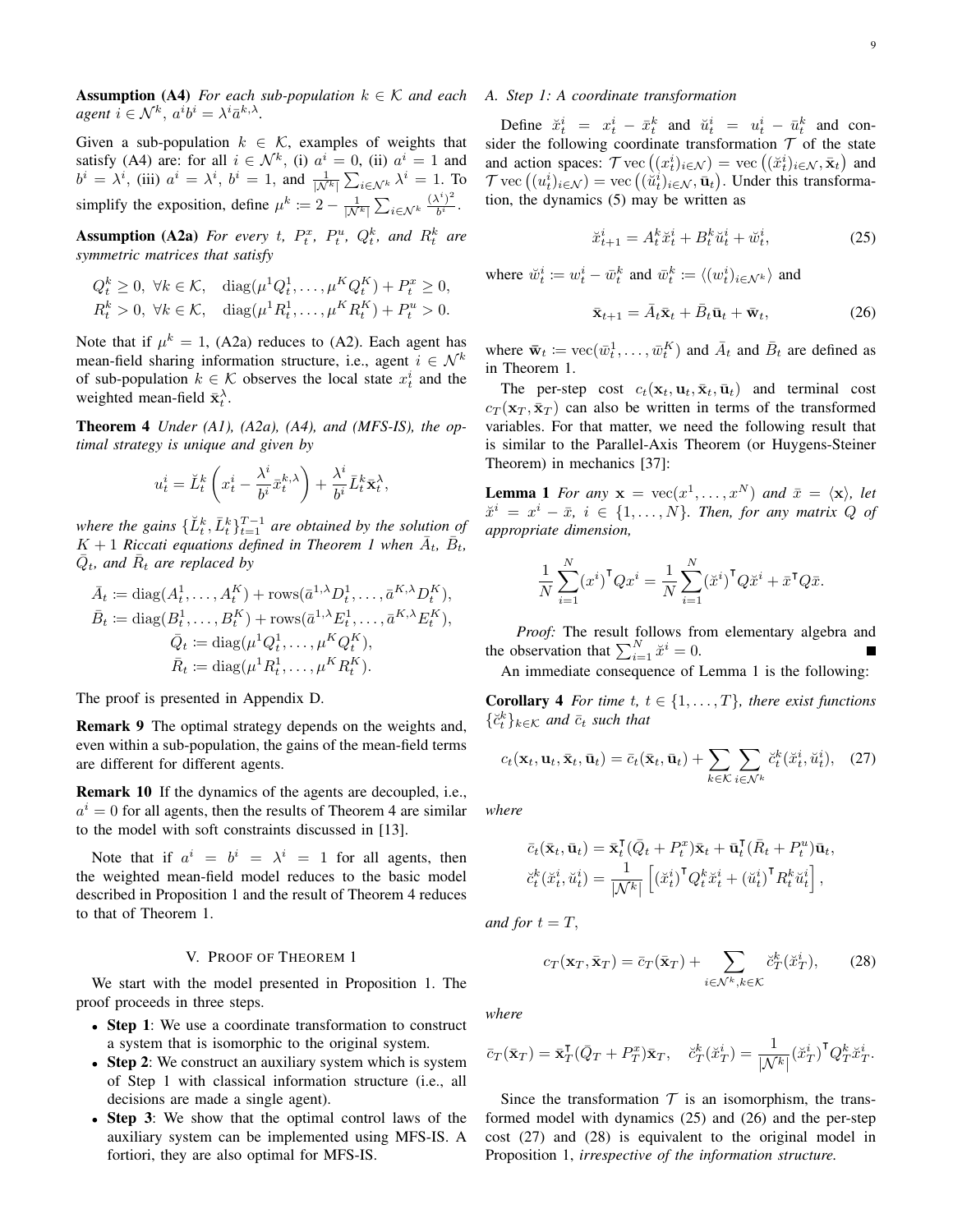# *B. Step 2: An auxiliary system*

Consider an auxiliary system with state  $\mathbf{\dot{x}}_t =$  $\text{vec}((\check{x}_t^i)_{i \in \mathcal{N}}, \bar{\mathbf{x}}_t)$  and action  $\mathring{\mathbf{u}}_t = \text{vec}((\check{u}_t^i)_{i \in \mathcal{N}}, \bar{\mathbf{u}}_t)$  (which is same as the transformed model of Step 1). There is a *single centralized agent* that chooses  $\mathring{u}_t$  based on the observations. In particular, the centralized agent observes  $\dot{\mathbf{x}}_t$  and chooses  $\mathbf{\dot{u}}_t$  according to

$$
\mathring{\mathbf{u}}_t = \mathring{g}_t(\mathring{\mathbf{x}}_{1:t}, \mathring{\mathbf{u}}_{1:t-1}).\tag{29}
$$

The performance of strategy  $\dot{\mathbf{g}} := (\dot{g}_1, \dots, \dot{g}_T)$  is given by

$$
\mathring{J}(\mathring{\mathbf{g}}) = \mathbb{E} \mathring{\mathbf{g}} \left[ \sum_{t=1}^{T-1} c_t(\mathbf{x}_t, \mathbf{u}_t, \bar{\mathbf{x}}_t, \bar{\mathbf{u}}_t) + c_T(\mathbf{x}_T, \bar{\mathbf{x}}_T) \right], \quad (30)
$$

where the expectation is with respect to the measure induced on all system variables by the choice of strategy  $\hat{g}$ . We are interested in the following optimization problem.

**Problem 2** *In the auxiliary system, find strategy*  $\overset{\circ}{g}^*$  *that minimizes* (30)*, i.e.,*

$$
\mathring{J}^* \coloneqq \mathring{J}(\mathring{\mathbf{g}}^*) = \inf_{\mathring{\mathbf{g}}} \mathring{J}(\mathring{\mathbf{g}}),
$$

*where the infimum is taken over all strategies of the form* (29)*.*

Let  $J^*$  and  $\mathring{J}^*$  denote the optimal cost for Problem 1 and Problem 2, respectively. Since the per-step cost is the same in both cases, but Problem 2 is centralized, we have that

 $J^* \geq \mathring{J}^*$ .

We identify the optimal control laws for the auxiliary system and show that these laws can be implemented in, and therefore are optimal for, the original decentralized system.

#### *C. Step 3: The Optimal Solution of the Auxiliary System*

The auxiliary system is a stochastic linear quadratic system. So, the optimal control laws are linear and the optimal gains are given by the solution of an appropriate Riccati equation. However, the dimension of the state  $\mathbf{\hat{x}}_t$ , and therefore the dimension of the Riccati equation, increases with the number of agents. To overcome this challenge, we present an alternative approach that involves solving  $K + 1$  Riccati equations that do not depend on the number of agents.

Since the auxiliary system is a stochastic linear quadratic system, the certainty equivalence principle [38, Theorem 6.1] holds. Therefore, the optimal control law is identical to the control law of the corresponding deterministic system, whose dynamics are given as follows: for  $k \in \mathcal{K}$  and  $i \in \mathcal{N}^k$ 

$$
\breve{x}_{t+1}^i = A_t^k \breve{x}_t^i + B_t^k \breve{u}_t^i, \quad \bar{\mathbf{x}}_{t+1} = \bar{A}_t \bar{\mathbf{x}}_t + \bar{B}_t \bar{\mathbf{u}}_t,
$$

and whose per-step cost is  $\mathring{c}_t(\mathring{\mathbf{x}}_t, \mathring{\mathbf{u}}_t)$  given by Corollary 4. Under (A2), the deterministic centralized linear quadratic system is strictly convex; hence, the solution is unique [38, Theorem 4.1].

Note that this system consists of  $(N + 1)$  components: N components with state  $\breve{x}_t^i$  and action  $\breve{u}_t^i$ ,  $i \in \mathcal{N}$ , and one component with state  $\bar{\mathbf{x}}_t$  and action  $\bar{\mathbf{u}}_t$ . The first N components are split into  $K$  classes of identical components one for each sub-population. The components have decoupled

dynamics and decoupled cost. Thus, the optimal control law of each class may be identified separately. In particular, from [38, Theorem 4.1], we have that

Theorem 5 *The optimal control strategy of the auxiliary system (i.e., Problem 2) is unique and given by*

$$
\bar{\mathbf{u}}_t = \bar{L}_t \bar{\mathbf{x}}_t \quad \text{and for } k \in \mathcal{K}, i \in \mathcal{N}^k, \quad \breve{u}_t^i = \breve{L}_t^k \breve{u}_t^i,
$$

where the gains  $\{\check{L}_t^k, \bar{L}_t\}_{t=1}^{T-1}$  are given as in Theorem 1.

Now, we transform the optimal centralized solution, given by Theorem 5, back to the original model (by taking the inverse of coordinate transformation used in Step 1), to get

$$
u_t^i = \breve{u}_t^i + \bar{u}_t^k = \breve{L}_t^k (x_t^i - \bar{x}_t^k) + \bar{L}_t^k \bar{\mathbf{x}}_t.
$$

Note that the above control laws are implementable under MFS-IS. Therefore, the solution of Problem 2 coincides with the solution of Problem 1 with MFS-IS.

#### VI. PROOF OF THEOREM 2

#### *A. Preliminary results*

We use the same transformation as Step 1 in Section V-A. In particular, for any  $k \in \mathcal{K}$  and  $i \in \mathcal{N}^k$ , define  $\breve{x}_t^i := x_t^i - \bar{x}_t^k$ ,  $\breve{u}_t^i := u_t^i - \bar{u}_t^k$ ,  $\breve{s}_t^i := s_t^i - \bar{s}_t^k$  and  $\breve{v}_t^i := v_t^i - \bar{v}_t^k$ . Then, we have

**Lemma 2** For all t,  $\ddot{s}_t^i = \ddot{x}_t^i$  and  $\ddot{u}^i = \ddot{v}_t^i$ . Consequently,

$$
\hat{J} - J^* = \sum_{t=1}^T \left[ \bar{c}_t(\bar{\mathbf{s}}_t, \bar{\mathbf{v}}_t) - \bar{c}_t(\bar{\mathbf{x}}_t, \bar{\mathbf{u}}_t) \right]. \tag{31}
$$

*Proof:* We prove the first part by induction. Note that  $\check{x}_1^i = \check{s}_1^i$  and  $\check{v}_1^i = \check{L}_1^k \check{s}_1^i = \check{L}_1^k \check{x}_1^i = \check{u}_1^i$ . This forms the basis of induction. Now assume that  $\ddot{s}_t^i = \ddot{x}_t^i$  and  $\ddot{v}_t^i = \ddot{u}_t^i$  and consider time  $t + 1$ . Then,

$$
\label{eq:3.1} \check{s}_{t+1}^i = A_t^k \check{s}_t^i + B_t^k \check{v}_t^i + \check{w}_t^i = A_t^k \check{x}_t^i + B_t^k \check{u}_t^i + \check{w}_t^i = \check{x}_{t+1}^i.
$$

Moreover,  $\breve{v}_{t+1}^i = \breve{L}_{t+1}^k \breve{s}_{t+1}^i = \breve{L}_{t+1}^k \breve{x}_{t+1}^i = \breve{u}_{t+1}^i$ . Thus, the result is true by induction. Equation (31) immediately follows from the first part and Corollary 4.

Next we simplify (31) in terms of the following relative errors: For any  $k \in \mathcal{K}$ , define

$$
\zeta_t^k = \bar{x}_t^k - z_t^k \quad \text{and} \quad \xi_t^k = \bar{s}_t^k - z_t^k.
$$

Let  $\zeta_t = \text{vec}(\zeta_t^1, \dots, \zeta_t^K)$  and  $\xi_t = \text{vec}(\xi_t^1, \dots, \xi_t^K)$ . For ease of exposition, let vector  $h = \text{vec}(h^1, \dots, h^K)$  be binary such that  $h^k = 0_{d_x^k \times 1}$  if  $k \in S$  and  $h^k = 1_{d_x^k \times 1}$  if  $k \in S^c$ .

**Lemma 3** Let  $\tilde{A}_t$  be defined as in Theorem 2. Then,  $\zeta_1 =$  $h \circ \bar{\mathbf{x}}_1$  *and*  $\boldsymbol{\xi}_1 = h \circ \bar{\mathbf{x}}_1$  *and* 

$$
\left[\begin{array}{c} \boldsymbol{\zeta}_{t+1} \\ \boldsymbol{\xi}_{t+1} \end{array}\right] = \tilde{A}_t \left[\begin{array}{c} \boldsymbol{\zeta}_t \\ \boldsymbol{\xi}_t \end{array}\right] + \left[\begin{array}{cc} h \circ \bar{\mathbf{w}}_t \\ h \circ \bar{\mathbf{w}}_t \end{array}\right].
$$

*Proof:* From (16) and (18), we get

$$
\begin{aligned} \bar{s}_{t+1}^k &= A_t^k \bar{s}_t^k + B_t^k \bar{v}_t^k + D_t^k \bar{\mathbf{s}}_t + E_t^k \bar{\mathbf{v}}_t + \bar{w}_t^k, \\ \bar{v}_t^k &= \breve{L}_t^k (\bar{s}_t^k - z_t^k) + \bar{L}_t^k \mathbf{z}_t, \end{aligned} \tag{32}
$$

where  $\bar{w}_t^k := \langle (w_t^i)_{i \in \mathcal{N}^k} \rangle$ . Write (32) in a vectorized form,

$$
\bar{\mathbf{s}}_{t+1} = \bar{A}_t \bar{\mathbf{s}}_t + \bar{B}_t \bar{\mathbf{v}}_t + \bar{\mathbf{w}}_t, \quad \bar{\mathbf{v}}_t = \breve{L}_t \boldsymbol{\xi}_t + \bar{L}_t \mathbf{z}_t,
$$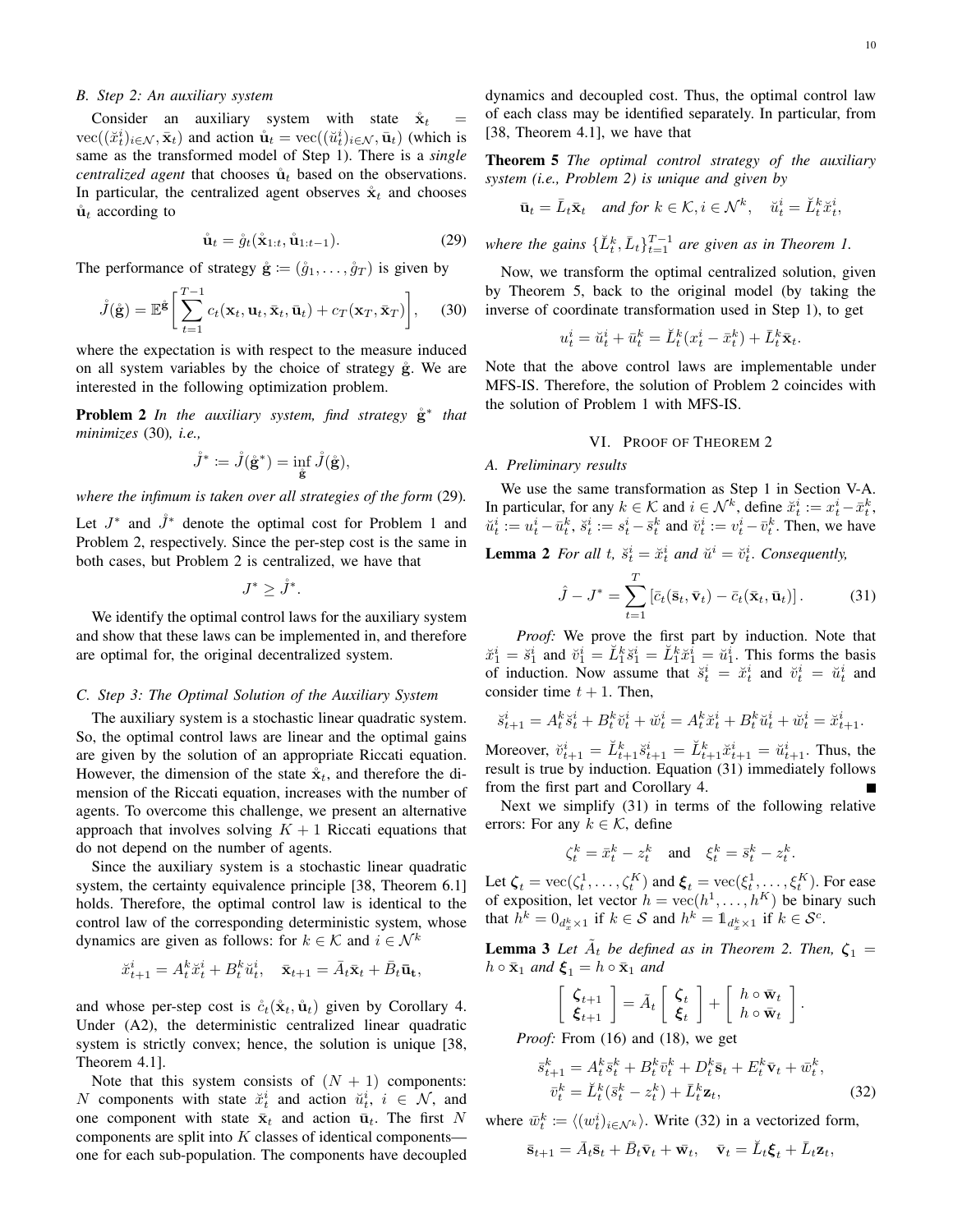where  $\bar{\mathbf{w}}_t = \text{vec}(\bar{w}_k^1, \dots, \bar{w}_t^K)$ . From Theorem 1, we can write the dynamics under the optimal strategy as follows

$$
\begin{aligned} \bar{x}_{t+1}^k &= A_t^k \bar{x}_t^k + (B_t^k \bar{L}_t^k + D_t^k + E_t^k \bar{L}_t) \bar{\mathbf{x}}_t + \bar{w}_t^k, \\ \bar{u}_t^k &= \bar{L}_t^k \bar{\mathbf{x}}_t, \end{aligned}
$$

and in a vectorized form,

$$
\bar{\mathbf{x}}_{t+1} = (\bar{A}_t + \bar{B}_t \bar{L}_t)\bar{\mathbf{x}}_t + \bar{\mathbf{w}}_t, \quad \bar{\mathbf{u}}_t = \bar{L}_t \bar{\mathbf{x}}_t.
$$

Thus, the dynamics of the relative errors can be written as follows. If  $k \in \mathcal{S}$ ,

$$
\begin{aligned} \zeta_{t+1}^k &= A_t^k \zeta_t^k + (B_t^k \bar{L}_t^k + D_t^k + E_t^k \bar{L}_t) \zeta_t \\ &- (A_t^k + B_t^k \breve{L}_t^k) \xi_t^k - (D_t^k + E_t^k \breve{L}_t) \xi_t, \\ \xi_{t+1}^k &= 0, \end{aligned}
$$

and if  $k \in \mathcal{S}^c$ ,

$$
\zeta_{t+1}^k = A_t^k \zeta_t^k + (B_t^k \bar{L}_t^k + D_t^k + E_t^k \bar{L}_t) \zeta_t + \bar{w}_t^k, \n\xi_{t+1}^k = (A_t^k + B_t^k \breve{L}_t^k) \xi_t^k + (D_t^k + E_t^k \breve{L}_t) \xi_t + \bar{w}_t^k.
$$

Combining these, gives the result of the Lemma.

Let  $\mathcal{F}_t = \{\bar{s}_{1:t}^k\}_{k \in \mathcal{S}}$  be the history of the mean-fields of sub-populations  $S$  that are observed.

**Lemma 4** *For all t,*  $\mathbb{E}[\zeta_t | \mathcal{F}_t] = \mathbb{E}[\xi_t | \mathcal{F}_t] = 0.$ 

*Proof:* If  $k \in S$ ,  $\zeta_1^k = \xi_1^k = 0$  and if  $k \in S^c$ ,  $\zeta_1^k = \xi_1^k = \bar{x}_1^k$ , and from (A1a),  $\mathbb{E}[\bar{x}_1^k | \mathcal{F}_1] = \mathbb{E}[\bar{x}_1^k] = 0$ . Therefore,  $\mathbb{E}[\zeta_1|\mathcal{F}_1] = \mathbb{E}[\xi_1|\mathcal{F}_1] = 0$ . Thus, from Lemma 3 and  $\mathbb{E}[\bar{\mathbf{w}}_t|\mathcal{F}_t] = 0$ , we get that  $\mathbb{E}[\zeta_t|\mathcal{F}_t] = \mathbb{E}[\xi_t|\mathcal{F}_t] = 0$ .

**Lemma 5**  $z_t$  *is measurable with respect to*  $\mathcal{F}_t$ *, therefore,*  $\mathbb{E}[\mathbf{z}_t|\mathcal{F}_t] = \mathbf{z}_t.$ 

Proposition 2 *The relative loss is given*

$$
\hat{J} - J^* = \mathbb{E}\left[\sum_{t=1}^T [\zeta_t \quad \xi_t]^\mathsf{T} \tilde{Q}_t[\zeta_t \quad \xi_t]\right].
$$

*Proof:* Recall that  $\bar{c}_t(\bar{\mathbf{x}}_t, \bar{\mathbf{u}}_t) = \bar{\mathbf{x}}_t^{\mathsf{T}}(\bar{Q}_t + P_t^x)\bar{\mathbf{x}}_t + \bar{\mathbf{u}}_t^{\mathsf{T}}(\bar{R}_t + P_t^x)$  $P_t^u$ ) $\bar{u}_t$ . The proof follows immediately from (31) and the following observation:

**Lemma 6** Let  $\hat{Q}_t := \bar{Q}_t + P_t^x$  and  $\hat{R}_t := \bar{R}_t + P_t^u$ . Then,

$$
\mathbb{E}[\bar{\mathbf{s}}_t^{\mathsf{T}}\hat{Q}_t\bar{\mathbf{s}}_t - \bar{\mathbf{x}}_t^{\mathsf{T}}\hat{Q}_t\bar{\mathbf{x}}_t|\mathcal{F}_t] = \mathbb{E}[\boldsymbol{\xi}_t^{\mathsf{T}}\hat{Q}_t\boldsymbol{\xi}_t - \boldsymbol{\zeta}_t^{\mathsf{T}}\hat{Q}_t\boldsymbol{\zeta}_t|\mathcal{F}_t],
$$
  
d

*an* 

$$
\mathbb{E}[\bar{\mathbf{v}}_t^{\mathsf{T}} \hat{R}_t \bar{\mathbf{v}}_t - \bar{\mathbf{u}}_t^{\mathsf{T}} \hat{R}_t \bar{\mathbf{u}}_t | \mathcal{F}_t] = \mathbb{E}[\boldsymbol{\xi}_t^{\mathsf{T}} \check{L}_t^{\mathsf{T}} \hat{R}_t \check{L}_t \boldsymbol{\xi}_t | \mathcal{F}_t] - \mathbb{E}[\boldsymbol{\zeta}_t^{\mathsf{T}} \bar{L}_t^{\mathsf{T}} \hat{R}_t \bar{L}_t \boldsymbol{\zeta}_t | \mathcal{F}_t].
$$

Therefore, the proof of Proposition 2 is complete. *Proof of Lemma 6:*

1) Substituting  $\bar{\mathbf{s}}_t = \boldsymbol{\xi}_t + \mathbf{z}_t$  and  $\bar{\mathbf{x}}_t = \boldsymbol{\zeta}_t + \mathbf{z}_t$ , we get

$$
\mathbb{E}[\bar{\mathbf{s}}_t^{\mathsf{T}}\hat{Q}_t\bar{\mathbf{s}}_t - \bar{\mathbf{x}}_t^{\mathsf{T}}\hat{Q}_t\bar{\mathbf{x}}_t|\mathcal{F}_t] \n\underline{\mathbb{E}}[\xi_t^{\mathsf{T}}\hat{Q}_t\xi_t - \zeta_t^{\mathsf{T}}\hat{Q}_t\zeta_t|\mathcal{F}_t] + 2\mathbb{E}[\xi_t^{\mathsf{T}}\hat{Q}_t\mathbf{z}_t|\mathcal{F}_t] \n- 2\mathbb{E}[\zeta_t^{\mathsf{T}}\hat{Q}_t\mathbf{z}_t|\mathcal{F}_t] \n= \mathbb{E}[\xi_t^{\mathsf{T}}\hat{Q}_t\xi_t - \zeta_t^{\mathsf{T}}\hat{Q}_t\zeta_t|\mathcal{F}_t],
$$

where the last two terms in  $(a)$  are zero by Lemmas 4 and 5.

2) Substituting  $\bar{\mathbf{v}}_t = \breve{L}_t \boldsymbol{\xi}_t + \bar{L}_t \mathbf{z}_t$  and  $\bar{\mathbf{u}}_t = \bar{L}_t \bar{\mathbf{x}}_t = \bar{L}_t(\boldsymbol{\zeta}_t + \boldsymbol{\zeta}_t)$  $z_t$ ), we get

$$
\mathbb{E}[\bar{\mathbf{v}}_t^{\mathsf{T}} \hat{R}_t \bar{\mathbf{v}}_t - \bar{\mathbf{u}}_t^{\mathsf{T}} \hat{R}_t \bar{\mathbf{u}}_t | \mathcal{F}_t] \n\stackrel{(b)}{=} \mathbb{E}[\xi_t^{\mathsf{T}} \check{L}_t^{\mathsf{T}} \hat{R}_t \check{L}_t \xi_t - \zeta_t^{\mathsf{T}} \bar{L}_t^{\mathsf{T}} \hat{R}_t \bar{L}_t \zeta_t | \mathcal{F}_t] \n+ 2 \mathbb{E}[\xi_t^{\mathsf{T}} \check{L}_t^{\mathsf{T}} \hat{R}_t \bar{L}_t \mathbf{z}_t | \mathcal{F}_t] - 2 \mathbb{E}[\zeta_t^{\mathsf{T}} \bar{L}_t \hat{R}_t \bar{L}_t \mathbf{z}_t | \mathcal{F}_t] \n= \mathbb{E}[\xi_t^{\mathsf{T}} \check{L}_t^{\mathsf{T}} \hat{R}_t \check{L}_t \xi_t - \zeta_t^{\mathsf{T}} \bar{L}_t^{\mathsf{T}} \hat{R}_t \bar{L}_t \zeta_t | \mathcal{F}_t],
$$

where the last two terms in  $(b)$  are zero by Lemmas 4 and 5.

#### *B. Proof of Theorem 2*

To prove part 1, note that  $\hat{J} - J^*$  is the expected total quadratic cost (given by Proposition 2) of a linear (uncontrolled) system (given by Lemma 3). Thus,  $\hat{J} - J^*$  is given by (19) where  $\tilde{M}_{1:T}$  is the solution of the Lyapunov equation (20). Note that the variance of the initial state and noises in Lemma 3 are given as follows:

$$
\operatorname{var}(h \circ \bar{\mathbf{x}}_1, h \circ \bar{\mathbf{x}}_1) = \mathbb{1}_{2d_x \times 2d_x} \otimes [H \circ \operatorname{var}(\bar{\mathbf{x}}_1)] =: \tilde{X}_1,
$$
  

$$
\operatorname{var}(h \circ \bar{\mathbf{w}}_t, h \circ \bar{\mathbf{w}}_t) = \mathbb{1}_{2d_x \times 2d_x} \otimes [H \circ \operatorname{var}(\bar{\mathbf{w}}_t)] =: \tilde{W}_t.
$$

To prove part 2 of Theorem 2, first observe that due to (A3), matrices  $\tilde{A}_t$  and  $\tilde{Q}_t$  do not depend on  $(|\mathcal{N}^1|, \dots, |\mathcal{N}^K|);$ therefore, neither does  $\tilde{M}_{1:T}$ . Thus the only dependence on the size of the sub-population is due to  $\tilde{X}_1$  and  $\tilde{W}_t$ . Under (A1b) and (A3), for any sub-population  $k \in \mathcal{K}$ ,

$$
\operatorname{var}(\bar{x}_1^k) = \frac{1}{|\mathcal{N}^k|^2} \sum_{i \in \mathcal{N}^k} \operatorname{var}(x_1^i) \le \frac{c_x^k}{n},
$$

$$
\operatorname{var}(\bar{w}_t^k) = \frac{1}{|\mathcal{N}^k|^2} \sum_{i \in \mathcal{N}^k} \operatorname{var}(w_t^i) \le \frac{c_w^k}{n}.
$$

From (A1b),  $var(\bar{x}_1)$  = diag( $var(\bar{x}_1^1), \ldots, var(\bar{x}_1^K)$ ) and  $var(\bar{\mathbf{w}}_t) = \text{diag}(\text{var}(\bar{w}_t^1), \dots, \text{var}(\bar{w}_t^K)).$  Thus,

$$
\tilde{X}_1 \leq \frac{1}{n} \mathbb{1}_{2d_x \times 2d_x} \otimes [H \circ \text{diag}(c_x^1, \dots, c_x^K)],
$$
  

$$
\tilde{W}_t \leq \frac{1}{n} \mathbb{1}_{2d_x \times 2d_x} \otimes [H \circ \text{diag}(c_w^1, \dots, c_w^K)].
$$

Thus,  $\tilde{X}_1$  and  $\tilde{W}_t$  are  $\mathcal{O}(\frac{1}{n})$ . From (19), we have

$$
|\hat{J} - J^*| \leq |\text{Tr}(\tilde{X}_1 \tilde{M}_1)| + \sum_{t=1}^{T-1} |\text{Tr}(\tilde{W}_t \tilde{M}_{t+1})|,
$$

where each of above absolute values is  $\mathcal{O}(\frac{1}{n})$ . In particular, since  $\tilde{X}_1$  and  $\tilde{W}_t$  are  $\mathcal{O}(\frac{1}{n})$  and  $\tilde{M}_{1:T}$  do not depend on n,  $|\operatorname{Tr}(\tilde{X}_1\tilde{M}_1|)$  and  $|\operatorname{Tr}(\tilde{W}_t\tilde{M}_{t+1})|$  are  $\mathcal{O}(\frac{1}{n})$ .

# VII. INFINITE HORIZON

The results presented in Sections III and IV generalize to infinite horizon setup in a natural manner. Assume that the model is time-invariant, i.e., the matrices  $\{A_t^k, B_t^k, D_t^k, E_t^k, Q_t^k, R_t^k, P_t^x, P_t^u\}$  and covariances  $\{\Sigma_t^k, \overline{\Sigma}_t, \overline{\Xi}_t\}$  (defined in Theorem 1) do not depend on time; hence, we remove the subscript  $t$ . The rest of the model is as same as that in Section II-A.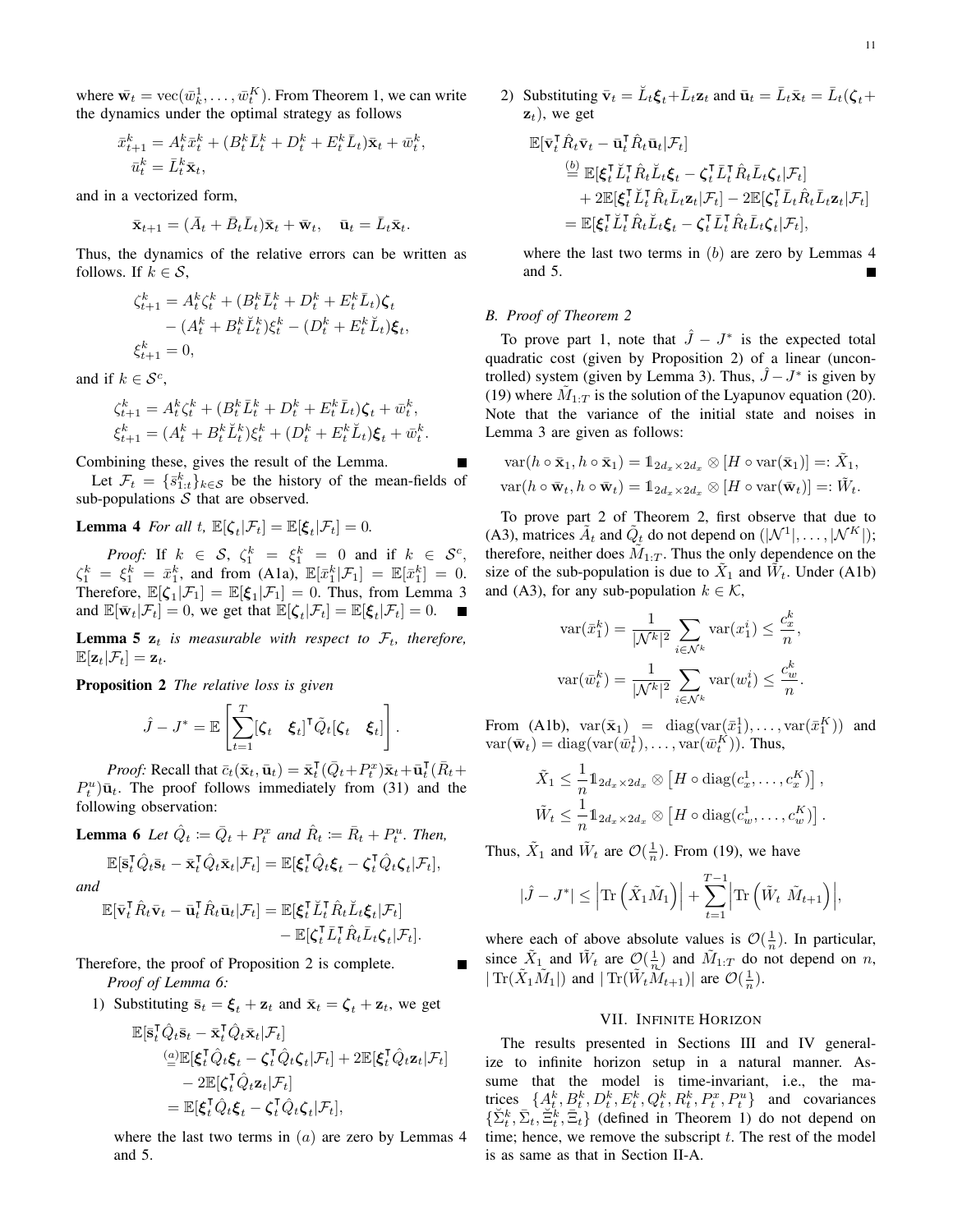Consider the infinite horizon discounted cost and the infinite horizon long-term average setups as follows:

**Problem 3** *Given discount factor*  $\beta \in (0,1)$ *, find a strategy* **g** *that minimizes the following cost:*

$$
J_{\beta}(\mathbf{g}) = (1-\beta)\mathbb{E}^{\mathbf{g}} \bigg[\sum_{t=1}^{\infty} \beta^{t-1} c(\mathbf{x}_t, \mathbf{u}_t, \bar{\mathbf{x}}_t, \bar{\mathbf{u}}_t)\bigg],
$$

*where the expectation is with respect to the measure induced on all the system variables by the choice of strategy* g*.*

Problem 4 *Find a strategy* g *that minimizes the following cost:*

$$
J_1(\mathbf{g}) = \lim_{T \to \infty} \mathbb{E}^{\mathbf{g}} \left[ \frac{1}{T} \sum_{t=1}^T c(\mathbf{x}_t, \mathbf{u}_t, \bar{\mathbf{x}}_t, \bar{\mathbf{u}}_t) \right],
$$

*where the expectation is with respect to the measure induced on all the system variables by the choice of strategy* g*.*

**Assumption** (A5) *For each sub-population*  $k \in K$ ,  $(\sqrt{\beta}A^k, \sqrt{\beta}B^k)$  are stabilizable and  $(\sqrt{\beta}A^k, \sqrt{Q^k})$  are detectable. In addition, for  $\overline{A}_t$  and  $\overline{B}_t$  defined in Theorem 1,  $(\sqrt{\beta} \overline{A}, \sqrt{\beta} \overline{B})$  *are stabilizable and*  $(\sqrt{\beta} \overline{A}, \sqrt{\overline{Q} + P^x})$  *are detectable.*

#### *A. Exact solution for MFS-IS*

The optimal strategy under MFS-IS is as follows.

Theorem 6 *Under (A1), (A2), (A5), and (MFS-IS), the optimal strategy for Problems 3 and 4 are linear and time homogeneous and are given by*

$$
u_t^i = \breve{L}^k(x_t^i - \bar{x}_t^k) + \bar{L}^k \bar{\mathbf{x}}_t,\tag{33}
$$

where the gains  $\{\breve{L}^k,\bar{L}^k\}$  are obtained by the solution of  $K+1$ *algebraic Riccati equations given below: one for computing each*  $\check{L}^k, k \in \mathcal{K}$ , *and one for*  $\bar{L} := \text{rows}(\bar{L}^1, \ldots, \bar{L}^K)$ *. Let matrices*  $\overline{A}$ ,  $\overline{B}$ ,  $\overline{Q}$ , and  $\overline{R}$  be defined as in Theorem 1; then, *given*  $\beta \in (0, 1]$ *,* 

$$
\check{L}^k = -\left(B^{k\mathsf{T}}\check{M}^k B^k + \beta^{-1} R^k\right)^{-1} B^{k\mathsf{T}} \check{M}^k A^k,
$$

$$
\bar{L} = -\left(\bar{B}^{\mathsf{T}}\bar{M}\bar{B} + \beta^{-1}(\bar{R} + P^u)\right)^{-1} \bar{B}^{\mathsf{T}}\bar{M}\bar{A},
$$

*where*  $\check{M}^k$  *and*  $\bar{M}$  *are the solutions of the following algebraic Riccati equations:*

$$
\tilde{M}^k = \text{DARE}_{\beta}(A^k, B^k, Q^k, R^k), \n\tilde{M} = \text{DARE}_{\beta}(\bar{A}, \bar{B}, \bar{Q} + P^x, \bar{R} + P^u).
$$

*In addition, the optimal performance is given by*

$$
J_{\beta}^{*} = (1 - \beta) \left[ \sum_{k \in \mathcal{K}} \text{Tr} \left( \breve{\Xi}^{k} \breve{M}^{k} \right) + \text{Tr}(\bar{\Xi} \bar{M}) \right] + \left[ \sum_{k \in \mathcal{K}} \text{Tr} \left( \breve{\Sigma}^{k} \breve{M}^{k} \right) + \text{Tr}(\bar{\Sigma} \bar{M}) \right],
$$

 $\forall$  *where*  $\check{\Sigma}^k$ ,  $\bar{\Sigma}$ ,  $\check{\Xi}^k$ , and  $\bar{\Xi}$  are defined as in Theorem 1.

*Proof:* The proof follows along the same lines of the proof of Theorem 1. We construct an auxiliary system as in Section V, which consists of  $|\mathcal{N}| + 1$  components with decoupled cost and dynamics coupled only through the noise. Since the costs are infinite-horizon discounted and infinitehorizon long run average, the optimal solution is given by appropriate algebraic Riccati equations.<sup>9</sup> Under  $(A2)$  and  $(A5)$ , these Riccati equations have a unique solution [38, Theorem 9.2].

#### *B. Approximate solution for PMFS-IS*

In this section, we propose an approximately optimal strategy for Problems 3 and 4 under PMFS-IS. Let  $\check{L}$  =  $diag(\breve{L}^1, \ldots, \breve{L}^K)$  denote a diagonal matrix with diagonal terms of  $\check{L}^k$  defined as in Theorem 6. We impose the following assumption.

# **Assumption** (**A6**)  $\sqrt{\beta}(\bar{A} + \bar{B}\breve{L})$  *is Hurwitz matrix.*

Let  $\hat{J}_{\beta}$  denote the performance of strategy (33) where  $\bar{\mathbf{x}}_t$  is replaced by  $z_t$  in (17) and  $J^*_{\beta}$  denote the optimal performance under MFS-IS. Then, the difference in performance  $\hat{J}_{\beta} - J_{\beta}^*$ is bounded. In particular, we have the following

Theorem 7 *Assume (A1a), (A2), (A5), (A6) and (PMFS-IS). Then, for*  $\beta \in (0,1]$ *, we have* 

1) *The performance loss is given by*

$$
\hat{J}_{\beta} - J_{\beta}^* = (1 - \beta) \operatorname{Tr} \left( \tilde{X}_1 \tilde{M} \right) + \operatorname{Tr} \left( \tilde{W} \tilde{M} \right), \quad (34)
$$

where  $\tilde{X}_1$  and  $\tilde{W}$  are time-homogeneous and defined as in Theorem 2 and  $\tilde{M}$  is the solution of following *algebraic Lyapunov equation:*

$$
\tilde{M} = \text{DALE}_{\beta}(\tilde{A}, \tilde{Q}),\tag{35}
$$

*where*  $\tilde{A}$  *and*  $\tilde{Q}$  *are defined as in Theorem 2 and*  $\tilde{L} =$  $diag(\breve{L}^1, \ldots, \breve{L}^K)$  and  $\bar{L}$  are computed as in Theorem 6. 2) Let  $n = \min_{k \in \mathcal{S}^c}(|\mathcal{N}^k|)$ . Under (A1b) and (A3),

$$
\hat{J}_{\beta}-J_{\beta}^*\in \mathcal{O}\left(\frac{1}{n}\right).
$$

*Proof:* The proof follows along the same lines of the proof of Theorem 2. In particular, under (A5) and (A6),  $\sqrt{\beta}\tilde{A}$  of Proposition 2 is Hurwtiz; hence, the performance loss may be computed by the associated algebraic Lyapunov equation given by (35). Note that even though  $Q$  is not positive semi-definite, the algebraic Lyapunov equation has a solution [39]. The proof of part 2 of Theorem 7 follows from (34) and observation that (i)  $\tilde{M}$  given by (35) does not depend on n due to (A3); (ii)  $(\tilde{X}_1, \tilde{W})$  are  $\mathcal{O}(1/n)$  due to (A1b).

**Remark 11** Assumption (A6) is always satisfied if  $D_t^k = 0$ and  $E_t^k = 0$  for all  $k \in \mathcal{K}$ . In this case,  $\sqrt{\beta}(\bar{A} + \bar{B}\bar{L})$  is

$$
\text{diag}(\sqrt{\beta}(A^1 + B^1 \check{L}^1), \dots, \sqrt{\beta}(A^K + B^K \check{L}^K)),
$$

where each of the diagonal terms are Hurwitz by definition of  $\check{L}^k$  given in Theorem 6.

<sup>9</sup>Note that an infinite-horizon discounted problem with 4-tuple  $(A, B, Q, R)$  and discount factor  $\beta$  is equivalent to an undiscounted problem with 4-tuple  $(\sqrt{\beta}A, \sqrt{\beta}B, Q, R)$ .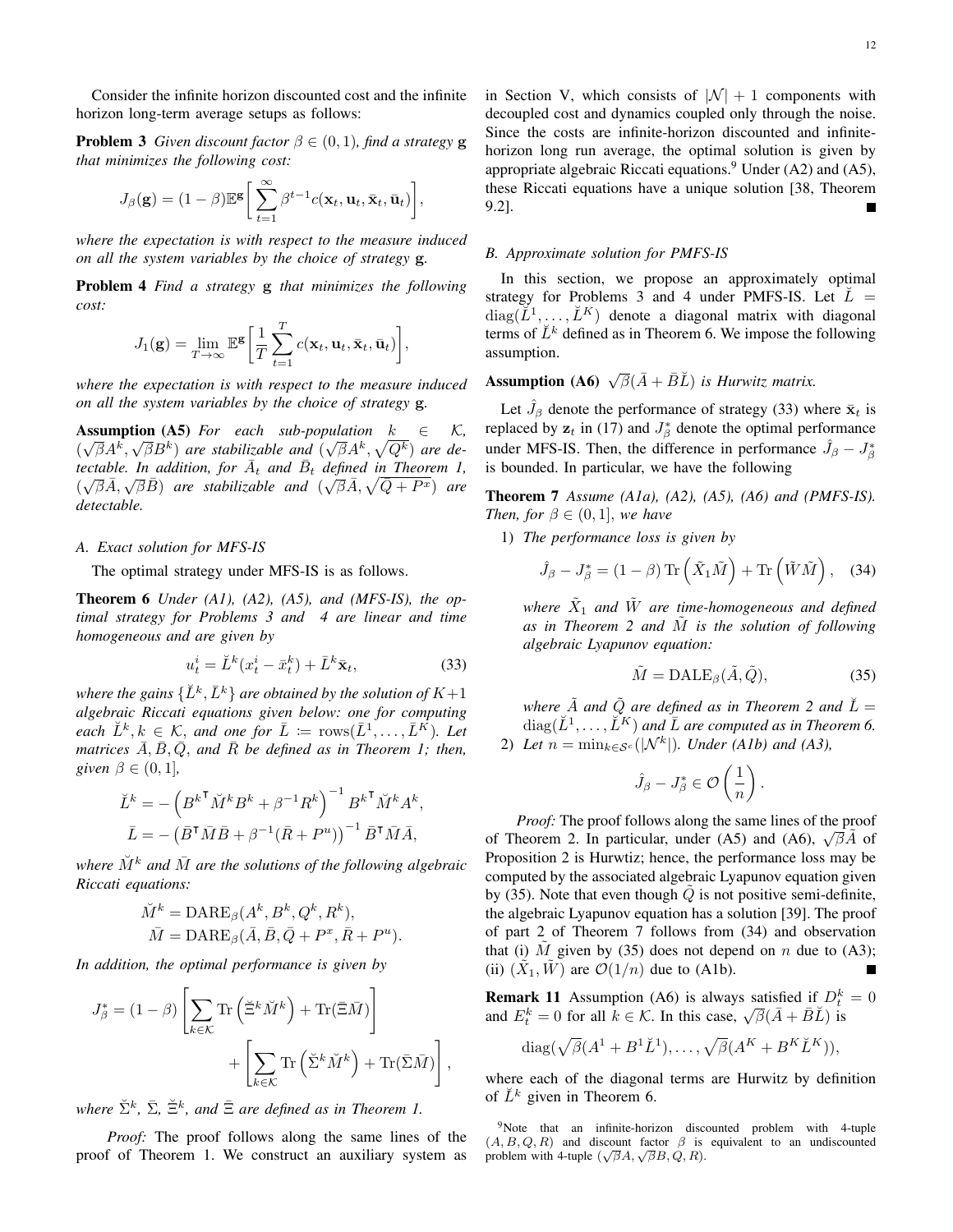#### VIII. NUMERICAL EXAMPLE

To illustrate our results, we consider an example that is motivated by demand response in power systems. In demand response, the volatility in renewable generation is compensated by making small changes in the demand of a large number of loads. We model the load dynamics according to a model proposed in [40], but consider a different per-step cost.

Consider a population  $\mathcal N$  of space heaters that can be partitioned into K disjoint sub-populations  $\mathcal{N}^k$ ,  $k \in \mathcal{K} \coloneqq$  $\{1, \ldots, K\}$ . Each sub-population corresponds to a particular type of space heater that have similar physical characteristics such time response and nominal temperature. For space heater  $i, i \in \mathcal{N}$ , the state  $x_t^i$  denotes the room temperature at time t. Consider a nominal temperature  $x_{nom}^k$  for sub-population  $k$ ,  $k \in \mathcal{K}$ , and let  $u_{nom}^k$  be the control input needed to maintain the room temperature at  $x_{nom}^k$ . Following [40], we linearize the dynamics of sub-population k around  $x_{nom}^k$ , i.e.,

$$
x_{t+1}^i - x_{nom}^k = a^k (x_t^i - x_{nom}^k) + b^k u_t^i + w_t^i,
$$

where  $u_t^i$  is the control input *in addition* to  $u_{nom}^k$  and  $w_t^i$  is a random disturbance. We assume  $u_{nom}^k$  is large enough such that  $(u_t^i + u_{nom}^k)$  is positive.

Let  $x_{des}^i$  denote the desired temperature of user i. It is assumed that the mean desired temperature  $\bar{\mathbf{x}}_{des} = \text{vec}(\bar{x}_{des}^1, \dots, \bar{x}_{des}^K)$  is known to everyone (e.g., independent system operator (ISO) could compute it and broadcast the mean value to everyone or it could be computed in a distributed manner using a consensus algorithm). For the purpose of demand response, time is divided into epochs of length  $T$ . At the beginning of each epoch, a central authority such as an ISO generates a reference mean temperature  $m_{ref}$ and broadcasts it to all users.

During an epoch, all users collectively minimize the total expected cost  $\mathbb{E}[\sum_{t=1}^T c_t]$ , where the per-step cost  $c_t$  is given by

$$
\frac{1}{|\mathcal{N}|} \sum_{i \in \mathcal{N}} \left[ q(x_t^i - x_{des}^i)^2 + r u_t^{i^2} \right] + \frac{t}{T} p(m_t - m_{ref})^2,
$$

where  $m_t = (\sum_{i \in \mathcal{N}} x_i^i)/|\mathcal{N}|$ . The rationale for the perstep cost is that we penalize deviations from the desired temperature (which corresponds to the user's comfort level), the control effort, and deviation of the mean temperature from the reference prescribed by the ISO. The weight  $\frac{t}{T}$  is so that we linearly add more weight to meeting global preference.

The above problem is an optimal tracking problem and the optimal strategy is given by Theorem 3. As an example, we consider the following values of the parameters:  $K = 2$ ,  $p = 30, q = 2, r = 50, x_{des}^i = x_1^i \sim \text{Normal}(20, 3),$  $w_t^i \sim \text{Normal}(0, 0.01)$ , and

$$
|\mathcal{N}^1| = 40
$$
,  $a^1 = 0.5$ ,  $b^1 = 1.5$ ,  $x_{nom}^1 = 20$ ,  
\n $|\mathcal{N}^2| = 100$ ,  $a^2 = 0.8$ ,  $b^2 = 1.0$ ,  $x_{nom}^2 = 20$ .

and consider three epochs. In the first epoch,  $1 \le t \le 50$ , there is no reference signal and the space heaters are operating around their local set temperatures; in the second epoch,  $50 <$  $t \le 150$ ,  $m_{ref} = 21$ ; in the third epoch,  $150 < t \le 250$ ,  $m_{ref} = 19$ . The resultant trajectories of a subset of the users are shown in Fig. 1.



Fig. 1. Demand response with a population of 140 space heaters consisting of two sub-populations of size 40 and 100. In the initial phase,  $1 \le t \le 50$ , the system is uncontrolled. In the first epoch  $50 < t \le 150$ , the system tracks a mean reference temperature of  $m_{ref} = 21$ ; in the second epoch  $150 < t \leq$ 250, the system tracks a mean reference temperature of  $m_{ref} = 19$ . The thin lines show the local temperature of 20 out of the 140 space heaters, where blue lines corresponds to the first sub-population and red lines correspond to the second sub-population. The thick black line shows the mean-temperature achieved by the optimal strategy.

#### IX. CONCLUSION

We presented team optimal control of a decentralized system with partially exchangeable agents. Partial exchangeability implies that such a system is equivalent to one where the dynamics and the cost are coupled only through the meanfield. Our two main results are as follows. First, when the mean field is observed by all agents (the MFS information structure), the linear control laws are optimal and the corresponding gains are computed by solving  $K + 1$  Riccati equations, where  $K$  is the number of sub-populations. The dimensions of these Riccati equations are independent of the size of subpopulations; consequently, the solution complexity depends only on the number  $K$  of sub-populations (rather than the size of the entire population). Second, when the mean-field of a (possibly empty) subset of sub-populations is observed by all agents (the PMFS information structure), a linear control law based on certainty equivalence is approximately optimal.

An important practical implication of these results is that they do not suffer from the curse of dimensionality. In fact, under assumption (A3), the solution does not even depend on the number of agents and the optimal gains can be computed without being aware of the size of each sub-population. Consequently, the solution methodology generalizes to the setup where the agents in a sub-population arrive and depart according to an exogenous process (e.g. number of electric vehicles plugged in for charging in smart grids).

The *raison d'etre* for investigating decentralized systems is that it is not possible—either physically or economically—to send all the state observation to a centralized controller. We show that when agents are partially exchangeable, we may circumvent the conceptual difficulties of decentralized control and achieve the centralized performance by sharing only the mean-field. Moreover, in view of the results of PMFS-IS, one may even decide not to share the mean-field of large subpopulations because there is only a small loss in performance in using the approximate value of the mean-field instead.

Throughout this paper, we assumed that when the mean-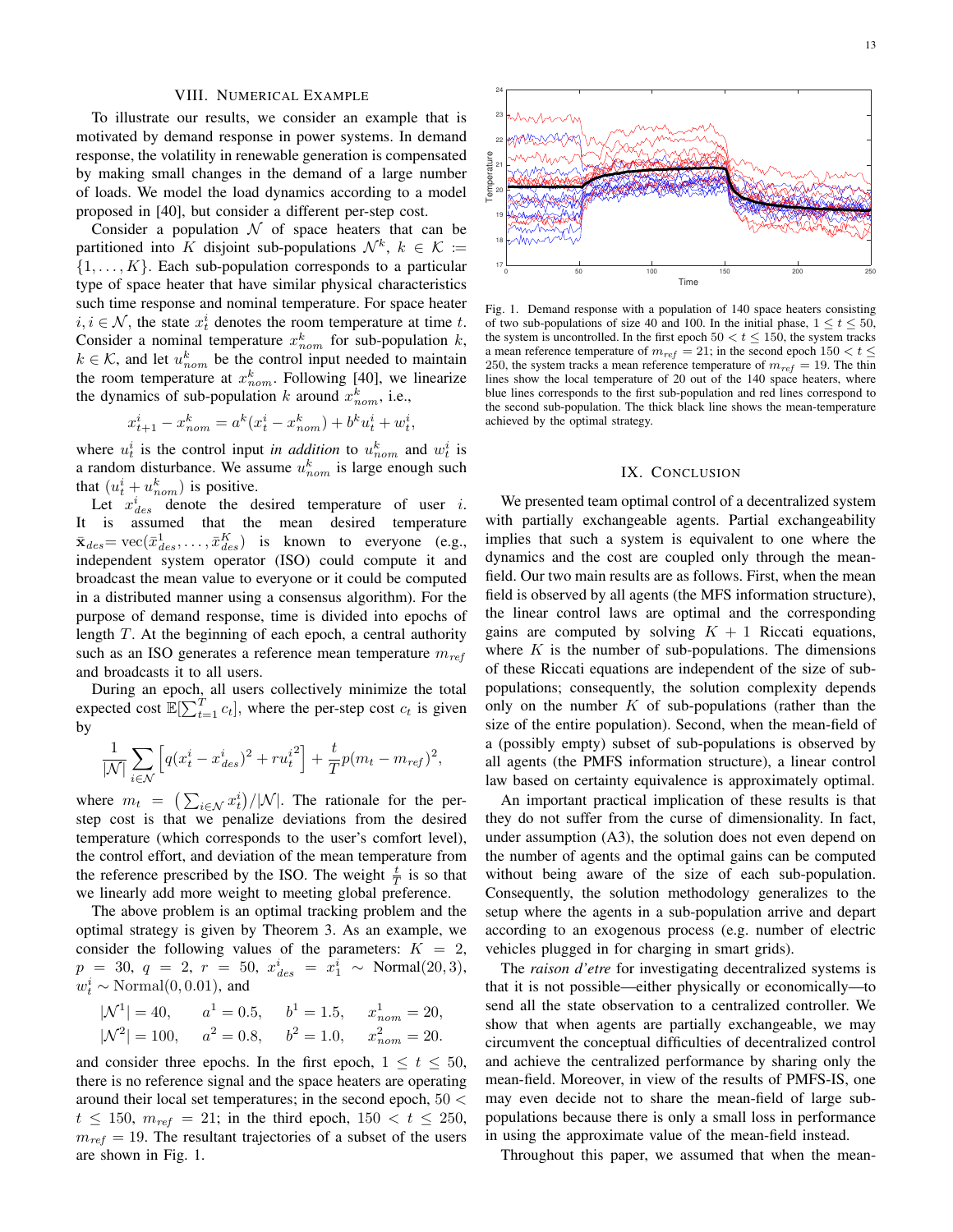field is observed, it is observed without noise. In practice (especially if the mean-field is computed using a consensus algorithm), the mean-field will be observed with noise (and the noise will be different across agents). Our results show that if all sub-populations are large, such an observation noise will not matter. (In fact, the agents may completely ignore the mean-field observations and use the approximate values instead). However, if some of the sub-populations are small, the solution approach is not obvious. In particular, in the special case when all sub-populations have one agent, the problem reduces to the general decentralized control problem with non-classical information structure. Identifying a solution methodology for this general case remains a challenging research direction.

#### **REFERENCES**

- [1] J. Arabneydi and A. Mahajan, "Team-optimal solution of finite number of mean-field coupled LQG subsystems," *IEEE Conference on Decision and Control*, pp. 5308 – 5313, Dec. 2015.
- [2] H. Witsenhausen, "A counterexample in stochastic optimum control," *SIAM Journal Of Cont. And Opt.*, vol. 6, pp. 131–147, Dec. 1968.
- [3] P. Whittle and J. Rudge, "The optimal linear solution of a symmetric team control problem," *J. of Applied Probability*, pp. 377–381, 1974.
- [4] A. Mahajan, N. C. Martins, M. C. Rotkowitz, and S. Yuksel, "Information structures in optimal decentralized control," *Proc. of Conf. on Decision and Control (CDC)*, pp. 1291–1306, Dec. 2012.
- [5] Y. Ouyang and D. Teneketzis, "Signaling for decentralized routing in a queueing network," *Annals of Operations Research*, pp. 1–39, 2015.
- [6] G. M. Lipsa and N. C. Martins, "Remote state estimation with communication costs for first-order LTI systems," *IEEE Trans. Autom. Control*, vol. 56, no. 9, pp. 2013–2025, Sept 2011.
- [7] L. Lessard and S. Lall, "Optimal control of two-player systems with output feedback," *IEEE Trans. Autom. Control*, vol. 60, no. 8, pp. 2129– 2144, 2015.
- [8] H. Witsenhausen, "Separation of estimation and control for discrete time systems," *Proc. of IEEE*, vol. 59, no. 11, pp. 1557–1566, Nov. 1971.
- [9] Y. C. Ho and K. H. Chu, "Team decision theory and information structures in optimal control problems–part I," *IEEE Trans. Autom. Control*, vol. 17, no. 1, pp. 15–22, 1972.
- [10] B. Bamieh and P. G. Voulgaris, "A convex characterization of distributed control problems in spatially invariant systems with communication constraints," *Sys. & Control Letters*, vol. 54, no. 6, pp. 575–583, 2005.
- [11] M. Rotkowitz and S. Lall, "A characterization of convex problems in decentralized control," *IEEE Trans. Autom. Control*, vol. 51, no. 2, pp. 274–286, 2006.
- [12] D. S. Bernstein, S. Zilberstein, and N. Immerman, "The complexity of decentralized control of markov decision processes," in *Conf. Uncert. in Artificial Intelligence (UAI)*, Stanford, CA, Jun. 2000, pp. 32–27.
- [13] D. Madjidian and L. Mirkin, "Distributed control with low-rank coordination," *IEEE Transactions on Control of Network Systems*, vol. 1, no. 1, pp. 53––63, 2014.
- [14] J. Yong, "Linear-quadratic optimal control problems for mean-field stochastic differential equations," *SIAM on Control and Optimization*, vol. 51, no. 4, pp. 2809–2838, 2013.
- [15] R. Elliott, X. Li, and Y.-H. Ni, "Discrete time mean-field stochastic linear-quadratic optimal control problems," *Automatica*, vol. 49, no. 11, pp. 3222–3233, 2013.
- [16] J. Ma and J. Yong, "Forward-backward stochastic differential equations and their applications," *Springer Science & Business Media*, no. 1702, 1999.
- [17] R. Singh, P. R. Kumar, and L. Xie, "The ISO problem: Decentralized stochastic control via bidding schemes," *CoRR*, vol. arXiv:1510.00983, 2015.
- [18] Y. Takahara, "Multi-level approach to dynamic optimization," *Technical report, DTIC Document*, 1964.
- [19] G. Cohen, "On an algorithm of decentralized optimal control," *Journal Math. Anal. and Appl.*, vol. 59, no. 2, pp. 242–259, 1977.
- [20] M. Huang, P. E. Caines, and R. P. Malhamé, "Individual and mass behaviour in large population stochastic wireless power control problems: centralized and Nash equilibrium solutions," in *IEEE Conference on Decision and Control*, 2003, pp. 98–103.
- [21] J.-M. Lasry and P.-L. Lions, "Jeux á champ moyen.  $I le$  cas stationnaire," *C. R. Acad. Sci. Paris, Ser. I*, vol. 343, pp. 619–625, 2006.
- [22] ——, "Jeux á champ moyen. II horizon fini et contrôle optimal," *C*. *R. Acad. Sci. Paris, Ser. I*, vol. 343, pp. 679–684, 2006.
- [23] M. Huang, P. E. Caines, and R. P. Malhamé, "Large-population costcoupled LQG problems with nonuniform agents: Individual-mass behavior and decentralized ε-Nash equilibria," *IEEE Trans. Autom. Control*, vol. 52, no. 9, pp. 1560–1571, 2007.
- [24] T. Li and J.-F. Zhang, "Asymptotically optimal decentralized control for large population stochastic multiagent systems," *IEEE Trans. Autom. Control*, vol. 53, no. 7, pp. 1643–1660, 2008.
- [25] P. Caines, "Mean-field games," in *Encyclopedia of Systems and Control*, T. Samad and J. Baillieul, Eds. Springer-Verlag, Oct. 2013.
- [26] D. A. Gomes and J. Saude, "Mean field games models: A brief survey," *Springer, Dynamic Games and Appl.*, vol. 4, pp. 1–45, Jun. 2014.
- [27] J. Moon and T. Basar, "Linear quadratic risk-sensitive and robust mean field games," *IEEE Trans. Autom. Control*, vol. 62, no. 6, 2017.
- [28] A. Bensoussan, K. C. J. Sung, S. C. P. Yam, and S. P. Yung, "Linearquadratic mean field games," *Journal of Optimization Theory and Applications*, vol. 169, no. 2, pp. 496–529, 2016.
- [29] M. Huang, P. E. Caines, and R. P. Malhamé, "Social optima in mean field LQG control: centralized and decentralized strategies," *IEEE Trans. Autom. Control*, vol. 57, no. 7, pp. 1736–1751, 2012.
- [30] R. Radner, "Team decision problems," *The Annals of Mathematical Statistics*, pp. 857–881, Sept. 1962.
- [31] J. Arabneydi and A. Mahajan, "Team optimal control of coupled subsystems with mean-field sharing," *IEEE Conference on Decision and Control*, pp. 1669–1674, 2014.
- [32] M. Huang, "Large-population LQG games involving a major player: the Nash certainty equivalence principle," *SIAM Journal on Control and Optimization*, vol. 48, no. 5, pp. 3318–3353, 2010.
- [33] P. E. Caines and A. C. Kizilkale, "Mean field estimation for partially observed LQG systems with major and minor agents," in *IFAC World Congress*, 2014.
- [34] J. Huang, S. Wang, and Z. Wu, "Mean field linear-quadratic-Gaussian LQG Games: Major and minor players," *arXiv preprint arXiv:1403.3999*, 2014.
- [35] J. Arabneydi and A. Mahajan, "Team optimal control of coupled major-minor subsystems with mean-field sharing," in *Indian Control Conference (ICC)*, Jan. 2015.
- [36] S. M. Asghari and A. Nayyar, "Decentralized control problems with substitutable actions," *arXiv preprint arXiv:1601.02250*, 2016.
- [37] T. R. Kane and D. A. Levinson, "Dynamics, theory and applications," *McGraw Hill*, 1985.
- [38] P. E. Caines, "Linear stochastic systems," *John Wiley & Sons, Inc.*, 1987. [39] B. Hassibi, A. H. Sayed, and T. Kailath, "Indefinite-quadratic estimation
- and control: A unified approach to  $\mathcal{H}_2$  and  $\mathcal{H}_{\infty}$  theories," *SIAM*, 1999. A. C. Kizilkale and R. P. Malhame, "Collective target tracking mean field control for Markovian jump-driven models of electric water heating loads," in *IFAC World Congress*, 2014.

#### APPENDIX

#### *A. Proof of Proposition 1*

Let  $A_t^{i,j}$  denote the  $(i, j)$ -th block of matrix  $A_t$ . We use a similar notation for other matrices as well. Fix a subpopulation  $k, k \in \mathcal{K}$ . If we exchange agents  $i, j \in \mathcal{N}^k$ , then property 2 of exchangeability implies that  $A_t^{i,i} = A_t^{j,j}$  and for any other agent  $n \in \mathcal{N}$ ,  $A_t^{i,n} = A_t^{j,n}$  and  $A_t^{n,i} = A_t^{n,j}$ . (Similar relationships hold for  $B_t$  as well). Property 3 implies that  $Q_t^{i,i} = Q_t^{j,j}, \ Q_t^{i,n} = Q_t^{j,n}, \ \text{and} \ \ Q_t^{n,i} = Q_t^{n,j}.$  (Similar relationships hold for  $R_t$  as well). Define the following:

- For  $i, j \in \mathcal{N}_t^k$ ,  $A_t^{i,i} = A_t^{j,j}$  and  $B_t^{i,i} = B_t^{j,j}$ . Denote these by  $a_t^k$  and  $b_t^k$ , respectively.
- For  $i, j \in \mathcal{N}^k$  and  $n, m \in \mathcal{N}^l, l \neq k, A^{i, n}_{t, l} = A^{j, m}_{t}$  and  $B_t^{i,n} = B_t^{j,m}$ . Denote these by  $d_t^{k,l}$  and  $e_t^{k,l}$ , respectively.
- For  $i, j \in \mathcal{N}_t^k$ ,  $Q_t^{i,i} = Q_t^{j,j}$  and  $R_t^{i,i} = R_t^{j,j}$ . Denote these by  $q_t^k$  and  $r_t^k$ , respectively.
- For  $i, j \in \mathcal{N}^k$  and  $n, m \in \mathcal{N}^l, l \neq k, Q_t^{i,n} = Q_t^{j,m}$ <br>and  $R_t^{i,n} = R_t^{j,m}$ . Denote these by  $p_t^{x, k, l}$  and  $p_t^{u, k, l}$ , respectively.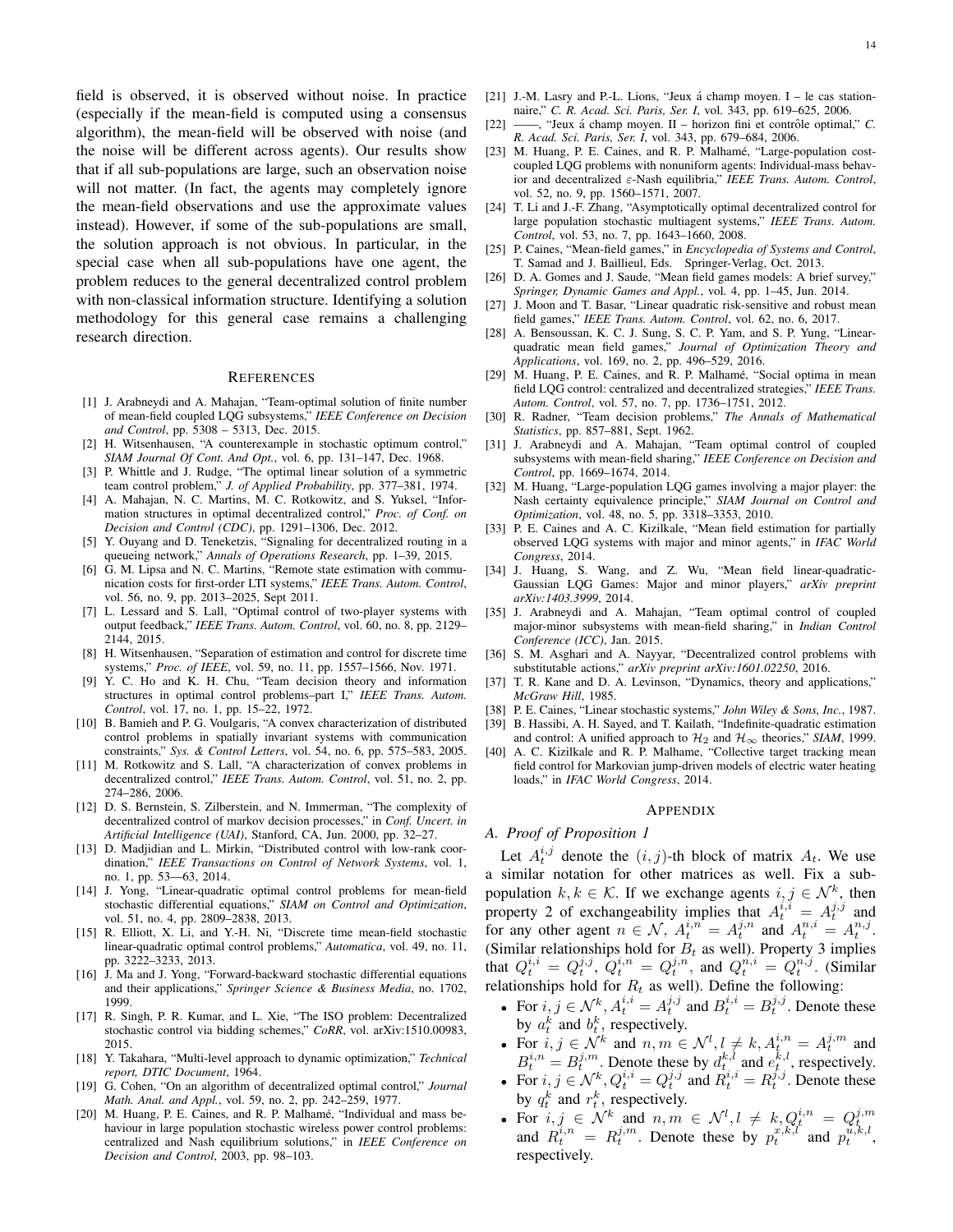Now, consider the dynamics according to (2), the dynamics of agent i of sub-population  $k$  can be written as

$$
x_{t+1}^i = A^{i \cdot} \mathbf{x}_t + B^{i \cdot} \mathbf{u}_t + w_t^i, \tag{36}
$$

where  $A^{i}$  and  $B^{i}$  denote the rows corresponding to the *i*th block of  $A_t$  and  $B_t$ . Note that

$$
A^{i \cdot} \mathbf{x}_{t} = A_{t}^{i,i} x_{t}^{i} + \sum_{j \in \mathcal{N}^{k}, j \neq i} A_{t}^{i,j} x_{t}^{j} + \sum_{l \in \mathcal{K}, l \neq k} \sum_{n \in \mathcal{N}^{l}} A_{i}^{i,n} x_{t}^{n}
$$

$$
= a_{t}^{k} x_{t}^{i} + a_{t}^{k,k} \sum_{j \in \mathcal{N}^{k}, j \neq i} x_{t}^{j} + \sum_{l \in \mathcal{K}, l \neq k} a_{t}^{k,l} \sum_{n \in \mathcal{N}^{l}} x_{t}^{n}
$$

$$
= a_{t}^{k} x_{t}^{i} + a_{t}^{k,k} (|\mathcal{N}^{k}| \bar{x}_{t}^{k} - x_{t}^{i}) + \sum_{l \in \mathcal{K}, l \neq k} a_{t}^{k,l} |\mathcal{N}^{l}| \bar{x}_{t}^{l}
$$

$$
=: A_{t}^{k} x_{t}^{i} + \sum_{l \in \mathcal{K}} D_{t}^{k,l} \bar{x}_{t}^{l}, \qquad (37)
$$

where  $A_t^k = a_t^k - d_t^{k,k}$  and  $D_t^{k,l} = |\mathcal{N}^l|d_t^{k,l}$ . By a similar algebra, we can define  $B_t^k$  and  $E_t^{k,l}$  such that

$$
B_t^i \mathbf{u}_t = B_t^k u_t^i + \sum_{l \in \mathcal{K}} E_t^{k,l} \bar{u}_t^l, \tag{38}
$$

where  $B_t^k = b_t^k - e_t^{k,k}$  and  $E_t^{k,l} = |\mathcal{N}^l| e_t^{k,l}$ . Substituting (37) and (38) in (36), we get (5). Now consider the per-step cost given by (3). Note that

$$
\mathbf{x}_{t}^{\mathsf{T}}Q_{t}\mathbf{x}_{t} = \sum_{k \in \mathcal{K}} \sum_{l \in \mathcal{K}} \sum_{i \in \mathcal{N}^{k}} \sum_{j \in \mathcal{N}^{l}} (x_{t}^{i})^{\mathsf{T}}Q_{t}^{i,j}x_{t}^{j}
$$
\n
$$
= \sum_{k \in \mathcal{K}} \sum_{l \in \mathcal{K}, l \neq k} \sum_{i \in \mathcal{N}^{k}} \sum_{j \in \mathcal{N}^{l}} (x_{t}^{i})^{\mathsf{T}}p_{t}^{x,k,l}x_{t}^{j}
$$
\n
$$
+ \sum_{k \in \mathcal{K}} \sum_{i \in \mathcal{N}^{k}} \sum_{j \in \mathcal{N}^{k}} (x_{t}^{i})^{\mathsf{T}}p_{t}^{x,k,k}x_{t}^{j}
$$
\n
$$
+ \sum_{k \in \mathcal{K}} \sum_{i \in \mathcal{N}^{k}} (x_{t}^{i})^{\mathsf{T}}q_{t}^{k}x_{t}^{i}
$$
\n
$$
= \sum_{k \in \mathcal{K}} \sum_{l \in \mathcal{K}, l \neq k} |\mathcal{N}^{k}||\mathcal{N}^{l}|(\bar{x}_{t}^{k})^{\mathsf{T}}p_{t}^{x,k,l}\bar{x}_{t}^{l}
$$
\n
$$
+ \sum_{k \in \mathcal{K}} \sum_{i \in \mathcal{N}^{k}} \sum_{j \in \mathcal{N}^{k}} |\mathcal{N}^{k}|^{2}(\bar{x}_{t}^{k})^{\mathsf{T}}p_{t}^{x,k,k}\bar{x}_{t}^{k}
$$
\n
$$
- \sum_{k \in \mathcal{K}} \sum_{i \in \mathcal{N}^{k}} (x_{t}^{i})^{\mathsf{T}}p_{t}^{x,k,k}x_{t}^{i} + \sum_{k \in \mathcal{K}} \sum_{i \in \mathcal{N}^{k}} (x_{t}^{i})^{\mathsf{T}}q_{t}^{k}x_{t}^{i}
$$
\n
$$
+ \sum_{k \in \mathcal{K}} \sum_{l \in \mathcal{N}^{k}} |\mathcal{N}^{k}||\mathcal{N}^{l}|(\bar{x}_{t}^{k})^{\mathsf{T}}p_{t}^{x,k,l}\bar{x}_{t}^{l}
$$
\n<math display="block</math>

where  $P_t^{x,k,l} = |\mathcal{N}^k| |\mathcal{N}^l| p^{x,k,l}$  and  $Q_t^k = |\mathcal{N}^k| (q_t^k - p_t^{x,k,k}).$ By similar algebraic manipulation, we can show

$$
\mathbf{u}_t^\mathsf{T} R_t \mathbf{u}_t = \mathbf{u}_t^\mathsf{T} P_t^u \mathbf{u}_t + \sum_{k \in \mathcal{K}} \sum_{i \in \mathcal{N}^k} \frac{1}{|\mathcal{N}^k|} (u_t^i)^\mathsf{T} R_t^k u_t^i, \quad (40)
$$

where  $P_t^{uk,l} = |\mathcal{N}^k| |\mathcal{N}^l| p^{u,k,l}$  and  $R_t^k = |\mathcal{N}^k| (r_t^k - p_t^{u,k,k}).$ Substituting  $(39)$  and  $(40)$  in  $(3)$ , we get  $(6)$ .

# *B. Proof of Corollary 3*

Under the assumptions on the model, the dynamics, given by (25) and (26), simplify to

$$
\ddot{x}_{t+1}^i = A_t^k \ddot{x}_t^i + \ddot{w}_t^i, \quad \bar{\mathbf{x}}_{t+1} = \bar{A}_t \bar{\mathbf{x}}_t + \tilde{B}_t \tilde{u}_t + \bar{\mathbf{w}}_t,
$$

and  $\bar{c}_t(\bar{\mathbf{x}}_t, \bar{\mathbf{u}}_t)$  of Corollary 4 simplifies to

$$
\bar{c}_t(\bar{\mathbf{x}}_t, \bar{\mathbf{u}}_t) = \bar{\mathbf{x}}_t^{\mathsf{T}}(\bar{Q}_t + P_t^x)\bar{\mathbf{x}}_t + \tilde{u}_t^{\mathsf{T}}(\tilde{P}_t^u)\tilde{u}_t.
$$
(41)

Thus, the N subsystems corresponding to  $\ddot{x}^i_t$  are uncontrolled and we need to identify  $\tilde{u}_t$  to optimally control the dynamics of mean-field  $\bar{\mathbf{x}}_t$  with per-step cost given by (41). Hence, the optimal solution is given by

$$
\tilde{u}_t = \bar{L}_t \bar{\mathbf{x}}_t = \sum_{k \in \mathcal{K}} \tilde{L}_t^k \bar{x}_t^k,
$$

where  $\bar{L}_t$  is computed as explained in Corollary 3. To complete the proof, note that if agent  $i \in \mathcal{N}^k$  of sub-population  $k \in \mathcal{K}$ chooses action  $u_t^i = \theta_t^k$  $\tilde{L}_t^k \bar{x}_t^k$ , then we get  $\theta_t^k \bar{u}_t^k = \tilde{L}_t^k \bar{x}_t^k$ ; consequently,  $\tilde{u}_t = \sum_{k \in \mathcal{K}} \theta_t^k \bar{u}_t^k = \sum_{k \in \mathcal{K}} \tilde{L}_t^k \bar{x}_t^k$ .

# *C. Proof of Theorem 3*

As in the proof of Theorem 1 described in Section V, define  $\check{x}_t^i = x_t^i - \bar{x}_t^k$ ,  $\check{u}_t^i = u_t^i - \bar{u}_t^k$ ,  $\mathbf{\dot{x}}_t = \text{vec}((\check{x}_t^i)_{i \in \mathcal{N}}, \bar{\mathbf{x}}_t)$ , and  $\mathring{u}_t = \text{vec}((\check{u}_t^i)_{i \in \mathcal{N}}, \bar{u}_t)$ . We identify a cost function  $\{\check{c}_t^k\}_{k \in \mathcal{K}}$ and  $\bar{c}_t$  as in Corollary 4.

**Corollary 5** *For time t, t*  $\in$  {1, ..., *T*}*, there exist functions*  $\{\breve{c}_t^k\}_{k \in \mathcal{K}}$  and  $\bar{c}_t$  such that

$$
c_t(\mathbf{x}_t, \mathbf{u}_t, \bar{\mathbf{x}}_t, \bar{\mathbf{u}}_t) = \bar{c}_t(\bar{\mathbf{x}}_t, \bar{\mathbf{u}}_t) + \sum_{i \in \mathcal{N}^k, k \in \mathcal{K}} \breve{c}_t^k(\breve{x}_t^i, \breve{u}_t^i) - \sum_{k \in \mathcal{K}} (\bar{r}_t^k)^\mathsf{T} Q_t^k \bar{r}_t^k,
$$

*and for*  $t = T$ *,* 

$$
c_T(\mathbf{x}_t, \bar{\mathbf{x}}_t) = \bar{c}_T(\bar{\mathbf{x}}_T) + \sum_{i \in \mathcal{N}^k, k \in \mathcal{K}} \breve{c}_T^k(\breve{x}_T^i) - \sum_{k \in \mathcal{K}} (\bar{r}_T^k)^\mathsf{T} Q_T^k \bar{r}_T^k.
$$

*To describe*  $\bar{c}_t(\cdot)$ , *define*  $\mathbf{y}_t \coloneqq \begin{bmatrix} \bar{\mathbf{x}}_t - \bar{\mathbf{r}}_t \\ \bar{\mathbf{x}}_t - \mathbf{s}_t \end{bmatrix}$ . Then,

$$
\bar{c}_t(\bar{\mathbf{x}}_t, \bar{\mathbf{u}}_t) = \mathbf{y}_t^{\mathsf{T}} \begin{bmatrix} \bar{Q}_t & 0 \\ 0 & P_t^x \end{bmatrix} \mathbf{y}_t + \bar{\mathbf{u}}_t^{\mathsf{T}} (\bar{R}_t + P_t^u) \bar{\mathbf{u}}_t,
$$

$$
\bar{c}_T(\bar{\mathbf{x}}_T) = \mathbf{y}_T^{\mathsf{T}} \begin{bmatrix} \bar{Q}_T & 0 \\ 0 & P_T^x \end{bmatrix} \mathbf{y}_T.
$$

*Moreover,*

$$
\label{eq:1} \begin{aligned} \breve{c}^k_t(\breve{x}^i_t, \breve{u}^i_t) &= \frac{1}{|\mathcal{N}^k|}\left[(\breve{x}^i_t - r^i_t)^\mathsf{T} Q^k_t(\breve{x}^i_t - r^i_t) + (\breve{u}^i_t)^\mathsf{T} R^k_t \breve{u}^i_t\right],\\ \breve{c}^k_T(\breve{x}^i_T) &= \frac{1}{|\mathcal{N}^k|}\left[(\breve{x}^i_T - r^i_T)^\mathsf{T} Q^k_T(\breve{x}^i_T - r^i_T)\right]. \end{aligned}
$$

Then, define a centralized auxiliary system where the state is  $\dot{\mathbf{x}}_t = \text{vec}((\breve{x}_t^i)_{i \in \mathcal{N}}, \bar{\mathbf{x}}_t)$ , action is  $\mathring{\mathbf{u}}_t = \text{vec}((\breve{u}_t^i)_{i \in \mathcal{N}}, \bar{\mathbf{u}}_t)$ , and the per-step cost is given by Corollary 5. Note that the per-step cost is decomposed into terms that depend only on  $(\bar{\mathbf{x}}_t, \bar{\mathbf{u}}_t)$ and terms that depend only on  $(\check{x}_t^i, \check{u}_t^i)$  (and terms that do not depend on the control strategy). The rest of the proof follows along the same lines of the proof of Theorem 1. In particular,